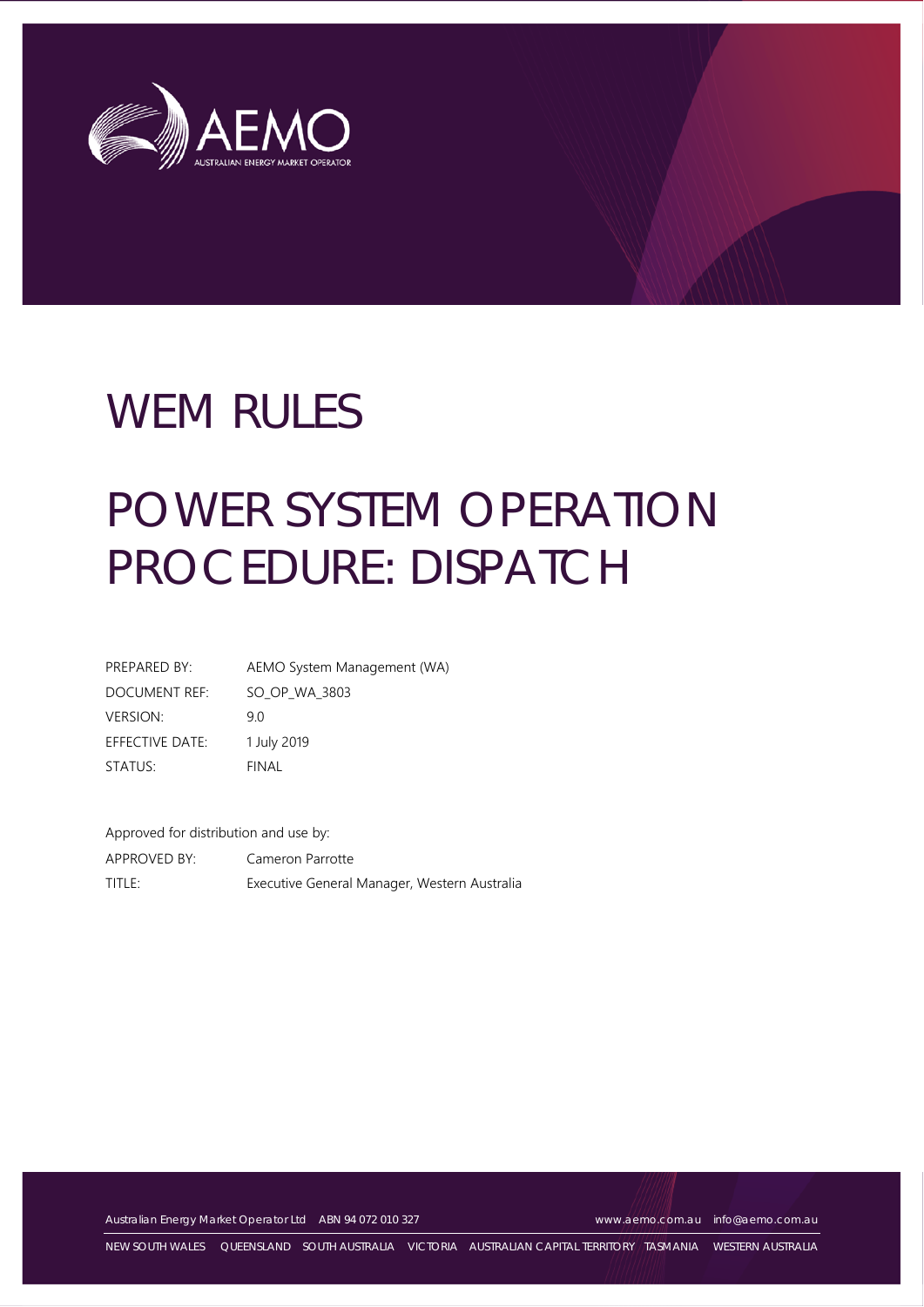

# **VERSION RELEASE HISTORY**

| Version        | <b>Effective Date</b>                       | <b>Summary of Changes</b>                                                                                   |
|----------------|---------------------------------------------|-------------------------------------------------------------------------------------------------------------|
|                | 21 September 2006                           | Power System Operation Procedure (Market Procedure) for Dispatch                                            |
| $\overline{c}$ | 30 September 2009                           | AEMO proposed amendments to this procedure resulting in publication of<br>Procedure Change Report PPCL 0013 |
| 3              | 5 January 2010                              | AEMO proposed amendments to this procedure resulting in publication of<br>Procedure Change Report PPCL 0014 |
| 4              | 4 March 2010                                | AEMO proposed amendments to this procedure resulting in publication of<br>Procedure Change Report PPCL 0015 |
| 5              | 28 June 2010                                | AEMO proposed amendments to this procedure resulting in publication of<br>Procedure Change Report PPCL 0018 |
| 6              | <b>Balancing Market</b><br>Commencement Day | Replacement of the Procedure resulting from Procedure Change Proposal<br><b>PPCL0021</b>                    |
| 7              | 5 March 2014                                | AEMO proposed amendments to this procedure as a result of Procedure<br>Change Proposal PPCL0027             |
| 8              | 1 October 2017                              | Update to Procedure resulting from Procedure Change Proposal AEPC_2017_10                                   |
| 9              | 1 July 2019                                 | Update to Procedure resulting from Procedure Change Proposal<br>AEPC 2019 04                                |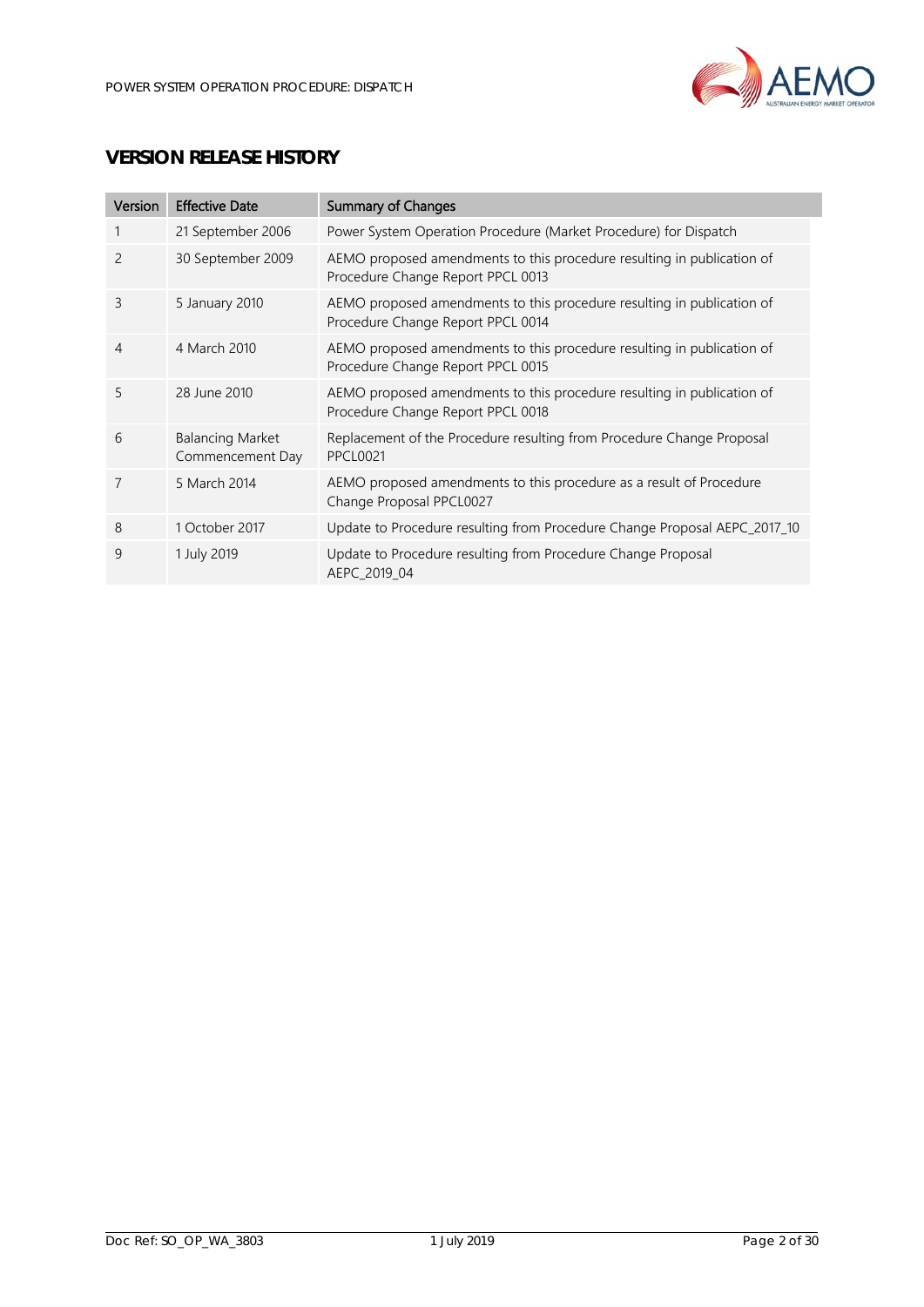

# **CONTENTS**

| 1.           | PROCEDURE OVERVIEW                                                                                       | 5                |
|--------------|----------------------------------------------------------------------------------------------------------|------------------|
| 1.1.         | Relationship with the Wholesale Electricity Market Rules                                                 | 5                |
| 1.2.         | Interpretation                                                                                           | 5                |
| 1.3.         | Purpose and application of this Procedure                                                                | 5                |
| 1.4.         | Associated documents                                                                                     | 8                |
| 2.           | MANAGEMENT OF DISPATCH INFORMATION AND DISPATCH CRITERIA                                                 | 8                |
| 2.1.         | Management of Dispatch Information                                                                       | 8                |
| 2.2.         | Dispatch Criteria                                                                                        | 8                |
| 3.           | SCHEDULING AND DISPATCH OF THE BALANCING PORTFOLIO                                                       | 9                |
| 4.           | PRE-GATE CLOSURE                                                                                         | $\boldsymbol{9}$ |
| 4.1.         | Pre-Dispatch plan                                                                                        | 9                |
| 4.2.         | Constraints used in the pre-Dispatch Plan                                                                | 10 <sup>°</sup>  |
| 4.3.         | Load forecasts                                                                                           | 10               |
| 4.4.         | [Blank]                                                                                                  | 11               |
| 4.5.         | Forecasts of Non-Scheduled Generators                                                                    | 11               |
| 4.6.         | Forecasts of Ancillary Services demand                                                                   | 12               |
| 4.7.         | Updating the Dispatch Plan                                                                               | 12               |
| 4.8.         | Demand Side Programmes                                                                                   | 12               |
| 4.9.         | [Blank]                                                                                                  | 13               |
| 4.10.        | [Blank]                                                                                                  | 13               |
| 4.11.        | Pre-issuing of Dispatch Instructions                                                                     | 13               |
| 5.           | POST GATE CLOSURE                                                                                        | 14               |
| 5.1.         | [Blank]                                                                                                  | 14               |
| 5.2.         | Commitment and de-commitment of generating Facilities                                                    | 14               |
| 5.3.         | Creation of Dispatch Instructions and Dispatch Orders                                                    | 14               |
| 5.4.         | Creation of Operating Instructions                                                                       | 16               |
| 5.5.         | Issuing of Dispatch Instructions and Dispatch Orders                                                     | 17               |
| 5.6.         | Response to Dispatch Instructions and Dispatch Orders                                                    | 18               |
| 5.7.<br>5.8. | Issuing of and response to Operating Instructions<br>Dispatch of generating Facility for system security | 19<br>20         |
| 5.9.         | Activation of Load Following Ancillary Service                                                           | 20               |
| 6.           | <b>TRADING INTERVAL</b>                                                                                  | 20               |
| 6.1.         | Real-time monitoring during a Trading Interval                                                           | 20               |
| 6.2.         | Formulation and issuing of intermediate Dispatch Instructions and Dispatch Orders                        | 21               |
| 6.3.         | Constrained operation of a Non-Scheduled Generator                                                       | 22               |
| 6.4.         | Voltage control                                                                                          | 22               |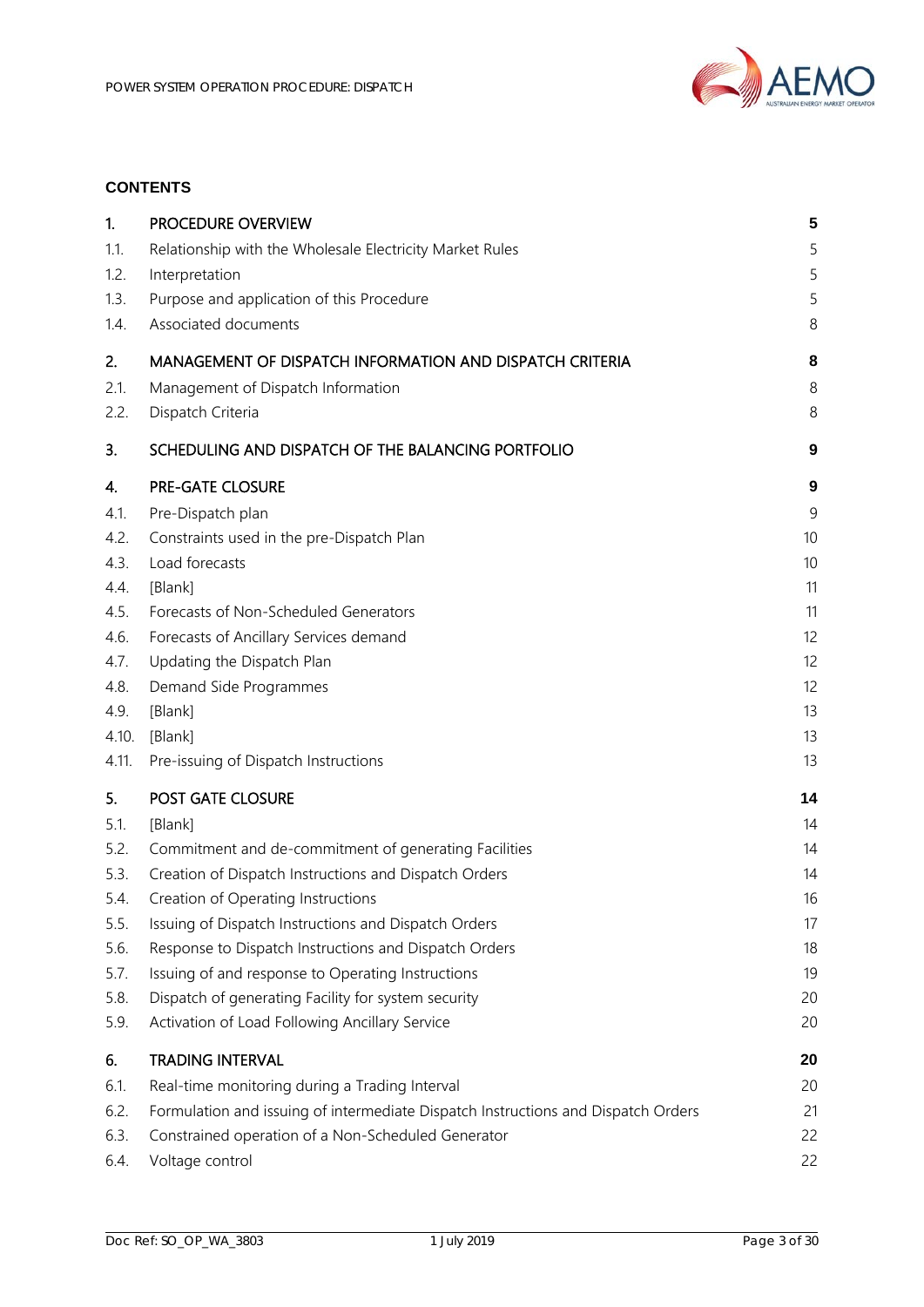| 7.   | DISPATCH SETTLEMENT DATA                                                                    | 22 |
|------|---------------------------------------------------------------------------------------------|----|
| 7.1. | Introduction                                                                                | 22 |
| 7.2. | Quantification of Constrained off Quantities                                                | 22 |
| 7.3. | Calculation of Spinning Reserve Response Quantities                                         | 23 |
| 7.4. | Calculation of Load Rejection Reserve Response Quantities                                   | 24 |
| 7.5. | SOI Quantity, EOI Quantity and Relevant Dispatch Quantity estimates                         | 25 |
| 7.6. | Demand Side Programme curtailment request                                                   | 26 |
| 8.   | ADMINISTRATION AND REPORTING IN RELATION TO SYNERGY                                         | 26 |
| 8.1. | Limitation of requirements for Synergy                                                      | 26 |
| 8.2. | Reporting in relation to Synergy's WEM Rules obligations                                    | 26 |
| 8.3. | Appointment of Representative                                                               | 27 |
| 8.4. | Keeping of Records                                                                          | 27 |
| 8.5. | Failure to Agree on an issue within the Procedure                                           | 27 |
| 9.   | EXEMPTIONS TO COMMITMENT AND DE-COMMITMENT NOTIFICATION REQUIREMENTS                        | 28 |
| 9.1. | Application for exemption from a Market Participant with a distribution connected Scheduled |    |
|      | Generator                                                                                   | 28 |
| 9.2. | AEMO's assessment of the application                                                        | 28 |
| 9.3. | AEMO's determination                                                                        | 29 |
| 9.4. | Revocation of an exemption                                                                  | 29 |
| 9.5. | List of exempt distribution connected Scheduled Generators                                  | 30 |

# **TABLES**

| Table 1 Defined Terms          |  |
|--------------------------------|--|
| Table 2 Background information |  |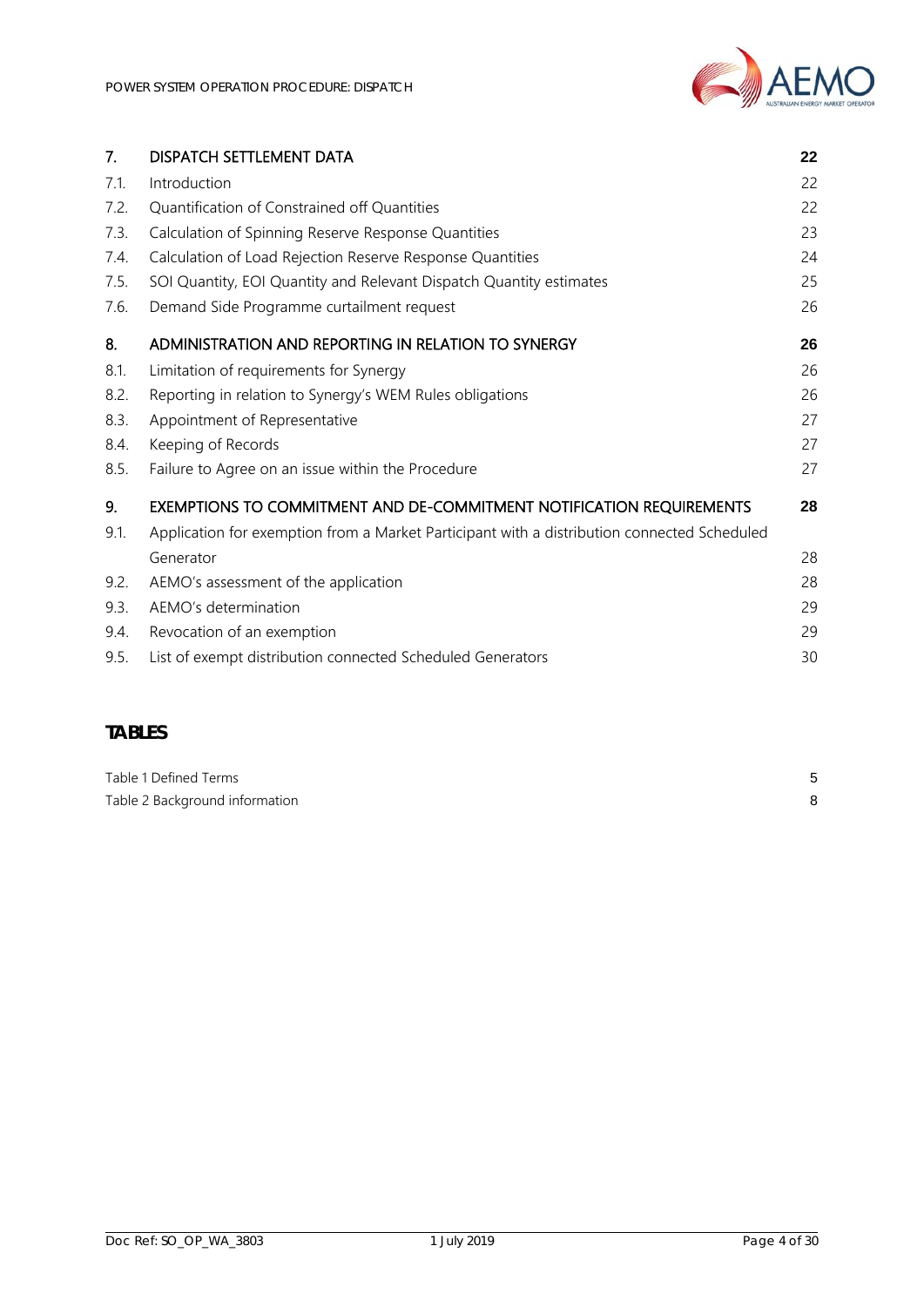

# <span id="page-4-0"></span>**1. PROCEDURE OVERVIEW**

#### <span id="page-4-1"></span>**1.1. Relationship with the Wholesale Electricity Market Rules**

- 1.1.1. This Power System Operation Procedure (PSOP): Dispatch (Procedure) has been developed in accordance with the Wholesale Electricity Market Rules (WEM Rules), as described in step [1.3](#page-4-3) below.
- 1.1.2. References to particular WEM Rules within the Procedure in bold and square brackets [Clause XX] are included for convenience only and are not part of this Procedure.

#### <span id="page-4-2"></span>**1.2. Interpretation**

- 1.2.1. In this Procedure:
	- (a) terms that are capitalised, but not defined, have the meaning given in the WEM Rules;
	- (b) to the extent that this Procedure is inconsistent with the WEM Rules, the WEM Rules prevail to the extent of the inconsistency;
	- (c) a reference to the WEM Rules, or Market Procedures, includes any associated forms required or contemplated by the WEM Rules or Market Procedures; and
	- (d) words expressed in the singular include the plural and vice versa; and
	- (e) unless the context requires otherwise, references to AEMO include AEMO in its System Management capacity.
- 1.2.2. In addition, the following defined terms have the meaning given in [Table 1.](#page-4-4)

<span id="page-4-4"></span>

| Term                                           | Definition                                                                                                                                                                                                                                                                                           |
|------------------------------------------------|------------------------------------------------------------------------------------------------------------------------------------------------------------------------------------------------------------------------------------------------------------------------------------------------------|
| Automatic Generation Control<br>or AGC         | Equipment operated by AEMO, which sends signals to generating facilities<br>participating in the AGC scheme to automatically adjust their output in order to<br>maintain frequency or restore frequency to within the SWIS Operating Standard.<br>In the WEM, AGC may also be utilised for dispatch. |
| Backup Load Following Service<br>(Backup LFAS) | LFAS provided in accordance with clause 7B.4.1 of the WEM Rules.                                                                                                                                                                                                                                     |

#### <span id="page-4-3"></span>**1.3. Purpose and application of this Procedure**

- <span id="page-4-5"></span>1.3.1. The purpose of this Procedure is to describe:
	- (a) the process AEMO follows to grant permission to put a Scheduled Generator holding Capacity Credits into a state where it will take more than four hours to resynchonrise, in accordance with clause 3.21B of the WEM Rules [Clause 3.21B.8], which is detailed in ste[p 5.2;](#page-13-2)
	- (b) the format and method, which is detailed in step [4.5,](#page-10-1) by which each Market Generator must provide to AEMO, for each of its Intermittent Generators with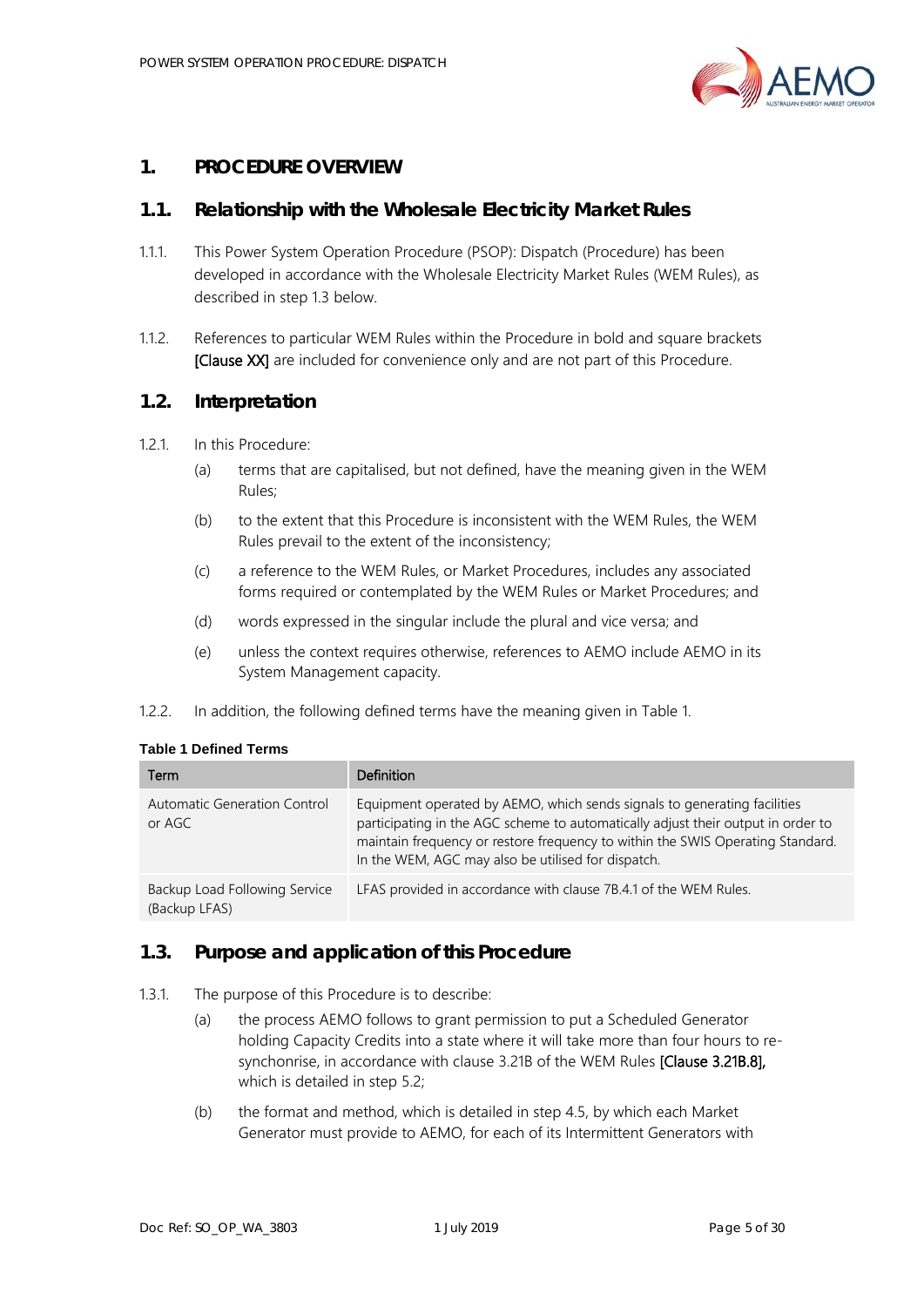

capacity exceeding 10MW, its most current forecast of the MWh energy output of the Intermittent Generator for each Trading Interval of the specified period [Clause 7.2.5];

- (c) the procedure for Market Participants who have been assigned DSM Capacity Credits to provide AEMO with their consumption information [Clauses 7.6.10 and 7.6.10A], which is detailed in step [4.8.1;](#page-11-3) and
- (d) the procedure to be followed when scheduling and issuing Operating Instructions to dispatch Registered Facilities covered by any Ancillary Services Contract in a form sufficient for audits and investigation under the WEM Rules [Clause 7.6.13], which is detailed in step[s 5.3.5,](#page-14-0) [5.4](#page-15-0) and [5.7;](#page-18-0)
- (e) the format and time resolution for the provision of specified data to be provided by Synergy to AEMO with respect to the scheduling of Stand Alone Facilities for Ancillary Services and the scheduling of Facilities in the Balancing Portfolio generally [Clause 7.6A.2(a)], which is detailed in step [3;](#page-8-0)
- (f) the format and time resolution for the provision of data by AEMO to Synergy with respect to the scheduling of Stand Alone Facilities for Ancillary Services and the scheduling of Facilities in the Balancing Portfolio generally [Clauses 7.6A.2(b) and 7.6A.2(c)], which is detailed in step [3;](#page-8-0)
- (g) the procedures AEMO and Synergy must follow to comply with this clause 7.6A of the WEM Rules, including the process to follow in developing the confidential procedure, developed by AEMO in consultation with Synergy, relating to Synergy's commercially sensitive information exchanged in accordance with clause 7.6A of the WEM Rules [Clause 7.6A.7 and 7.6A.8], which is detailed in steps [3,](#page-8-0) [4.3,](#page-9-1) [4.7,](#page-11-1) and [8.](#page-25-1)
- (h) the process for selecting Demand Side Programmes from the Non-Balancing Dispatch Merit Order [Clause 7.7.4A], which is detailed in step [5.3.7;](#page-14-1)
- (i) the procedure for AEMO to estimate the maximum amount of sent out energy, in MWh, which each Non-Scheduled Generator, by Trading Interval, would have supplied in the Trading Interval had a Dispatch Instruction not been issued [Clauses 7.7.5A(a), 7.7.5A(b), 7.7.5A(c) and 7.7.5B], which is detailed in step [7.2;](#page-21-4)
- (j) the procedure for AEMO to estimate the decrease in the output (in MWh) of each of Synergy's Non-Scheduled Generators as a result of an instruction from System Management to deviate from the Dispatch Plan or change their commitment or output in accordance with clause 7.6A.3(a) of the WEM Rules [Clauses 7.7.5A(d) and 7.13.1C(e)], which are detailed in step [7.2.](#page-21-4)
- (k) the information that must be provided by a Market Participant to AEMO for each of its Non-Scheduled Generators to enable an estimation of the Facility's output by AEMO [Clauses 7.7.5A and 7.7.5C], which are detailed in step [4.5;](#page-10-1)
- (l) the procedure to be followed by AEMO and Market Participants in forming, issuing, recording, receiving, confirming and responding to Dispatch Instructions and Operating Instructions [Clause 7.7.9], which is detailed in steps [5.3,](#page-13-3) [5.4,](#page-15-0) [5.5,](#page-16-0) [5.6](#page-17-0) and [5.7;](#page-18-0)
- (m) the procedure, developed under clause 7.7.9 of the WEM Rules, to be followed by AEMO in determining the quantities described under clause 7.7.5A(a) of the WEM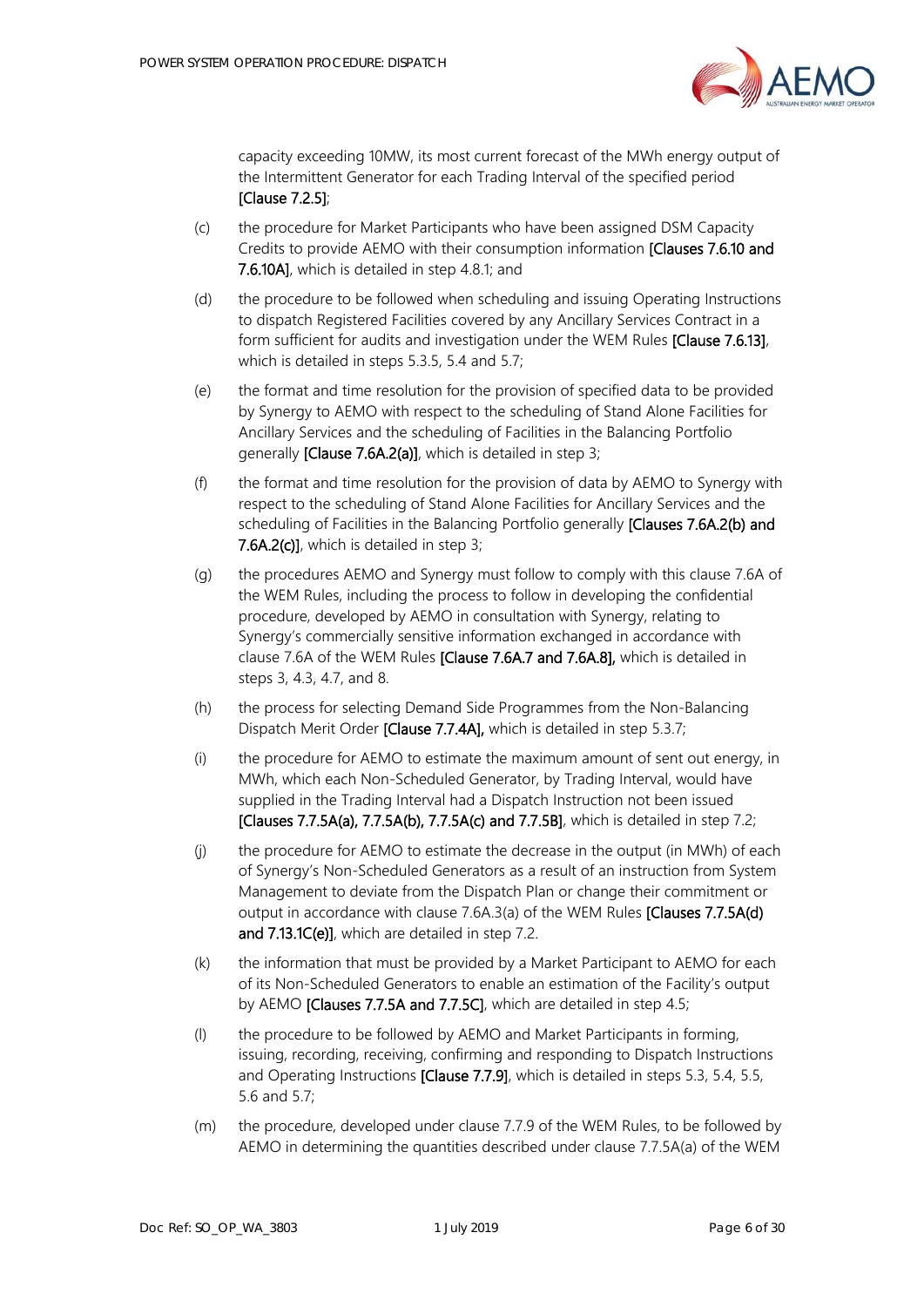

Rules, which relate to estimating the output of a Non-Scheduled Generator, is detailed in step [7.2;](#page-21-4)

- (n) the processes detailed in step [9,](#page-27-0) which pertain to a Scheduled Generator that is connected to a distribution network and possesses operating equipment and processes which enable it to synchronise and desynchronise only when it is safe to do so, to be used [Clause 7.9.19]:
	- (i) for applications under clause 7.9.13 of the WEM Rules for exemption from the requirements of clauses 7.9.1 and 7.9.5 of the WEM Rules;
	- (ii) by AEMO in determining, under clause 7.9.14 of the WEM Rules, whether or not to grant an exemption;
	- (iii) by AEMO in determining whether or not to revoke an exemption under clause 7.9.17 of the WEM Rules;
	- (iv) for notification of any exemptions granted or revoked by AEMO in relation to applications under clause 7.9.13 of the WEM Rules; and
	- (v) for publishing and maintaining on the Market Web Site any information and details with respect to exemptions in relation to applications under clause 7.9.13 of the WEM Rules;
- (o) the procedure for calculating the Load Rejection Reserve Response Quantity and the Spinning Reserve Response Quantity by Trading Interval [Clause 7.13.1(eD)], which is detailed in step[s 7.3](#page-22-0) and [7.4;](#page-23-0)
- (p) the procedure to be followed by Rule Participants in providing settlement and monitoring data to AEMO [Clause 7.13.3], which is detailed in steps [4,](#page-8-1) [6](#page-19-2) an[d 7;](#page-21-2)
- (q) the procedure for determining an estimate for each Trading Interval in the Trading Day the following items [Clauses 7A.3.7 and 7A.3.7A] which are detailed in step [7.5:](#page-24-0)
	- (i) the SOI Quantity for each Balancing Facility;
	- (ii) the EOI Quantity for each Balancing Facility; and
	- (iii) the Relevant Dispatch Quantity at the end of the Trading Interval;
- (r) the procedure for determining forecasts of the Relevant Dispatch Quantity and EOI Quantity for Non-Scheduled Generators for each future Trading Interval in the Balancing Horizon [Clause 7A.3.15], which are detailed in steps [4.3](#page-9-1) and [1.1](#page-10-1) respectively; and
- (s) the procedure for determining the Forecast Upwards LFAS Quantity and Forecast Downwards LFAS Quantity for each Trading Interval in the next Trading Day [Clause 7B.1.4], which is detailed in ste[p 4.3.](#page-9-1)
- 1.3.2. This Procedure applies to:
	- (a) AEMO in its general dispatch obligations and those relating to scheduling the Synergy Balancing Portfolio;
	- (b) Rule Participants in complying with the provision of information required for dispatch as described in step [1.3.1;](#page-4-5) and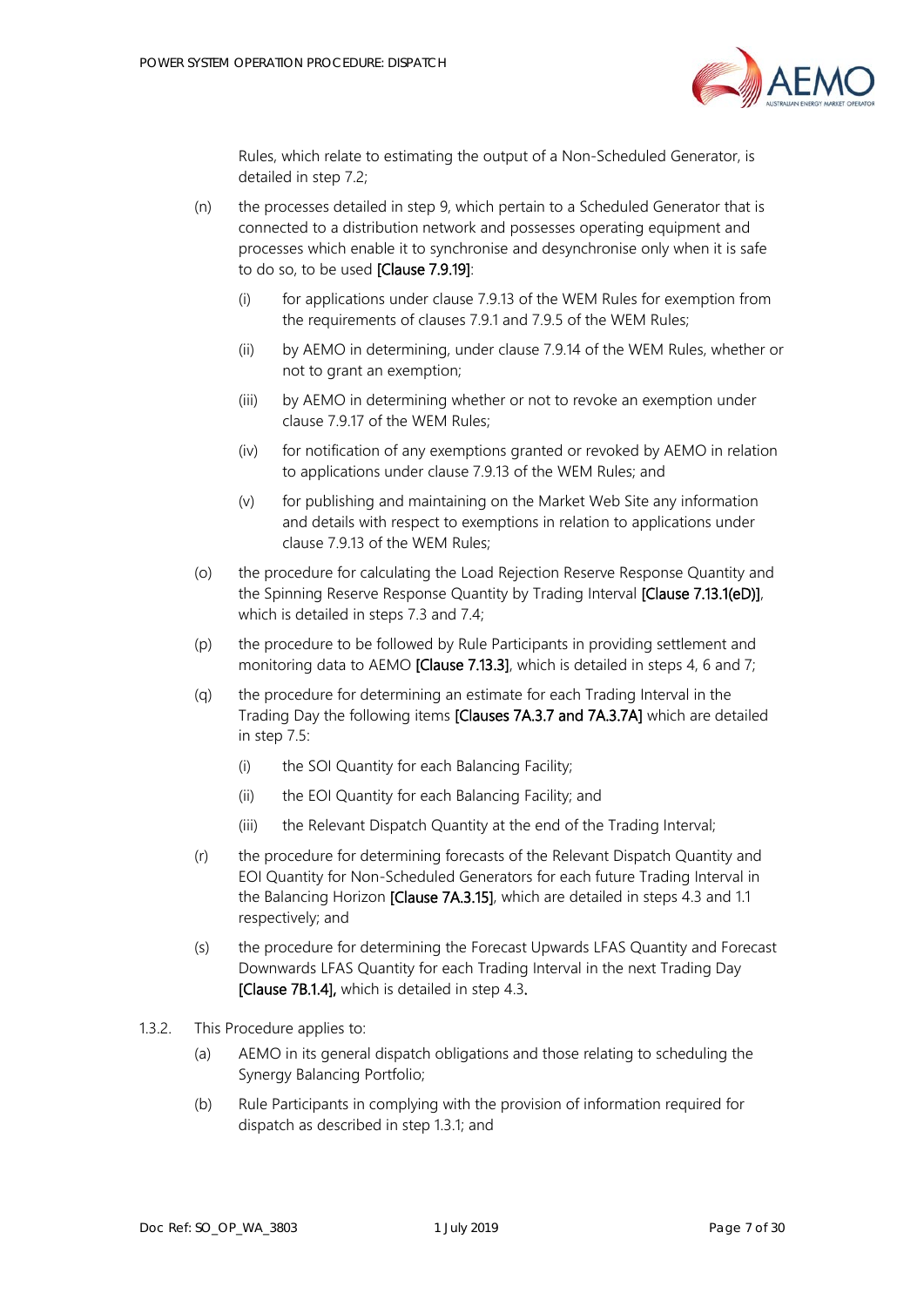

(c) Market Participants in respect to the operation of their Facilities.

#### <span id="page-7-0"></span>**1.4. Associated documents**

1.4.1. The documents in [Table 2](#page-7-4) provide background information to this Procedure.

| Reference     | <b>Title</b>                                                                  | Location        |  |
|---------------|-------------------------------------------------------------------------------|-----------------|--|
| SO OP WA 3805 | IMS Interface Market Procedure - Network<br>Operators and AEMO                | Market Web Site |  |
| SO_OP_WA_3800 | <b>PSOP: Ancillary Services</b>                                               | Market Web Site |  |
| SO_OP_WA_3801 | <b>PSOP: Commissioning Tests</b>                                              | Market Web Site |  |
| SO_OP_WA_3802 | <b>PSOP: Communications and Control Systems</b>                               | Market Web Site |  |
| SO OP WA 3803 | <b>PSOP: Facility Outages</b>                                                 | Market Web Site |  |
| SO OP WA 3806 | PSOP: Medium Term Projected Assessment of<br><b>System Adequacy (MT PASA)</b> | Market Web Site |  |
| SO_OP_WA_3807 | PSOP: Network Modelling Data                                                  | Market Web Site |  |
| SO_OP_WA_3808 | PSOP: Power System Security                                                   | Market Web Site |  |
| SO OP WA 3809 | PSOP: Short Term Projected Assessment of System<br>Adequacy (ST PASA)         | Market Web Site |  |

<span id="page-7-4"></span>**Table 2 Background information**

# <span id="page-7-1"></span>**2. MANAGEMENT OF DISPATCH INFORMATION AND DISPATCH CRITERIA**

#### <span id="page-7-2"></span>**2.1. Management of Dispatch Information**

- 2.1.1. AEMO must maintain all necessary data needed to carry out the following processes:
	- (a) preparing the information necessary for the Scheduling Day;
	- (b) planning for dispatch;
	- (c) issuing Dispatch Advisories;
	- (d) issuing Dispatch Instructions, Operating Instructions and Dispatch Orders; and
	- (e) preparing the ex-post settlement and monitoring data.

## <span id="page-7-3"></span>**2.2. Dispatch Criteria**

- 2.2.1. When scheduling and dispatching Market Participants' Facilities, AEMO must at all times seek to meet the criteria described in clause 7.6.1 of the WEM Rules.
- 2.2.2. The criteria are, in order of priority:
	- (a) to enable operation of the SWIS within the Technical Envelope parameters appropriate for the applicable SWIS Operating State;
	- (b) to minimise involuntary load shedding on the SWIS; and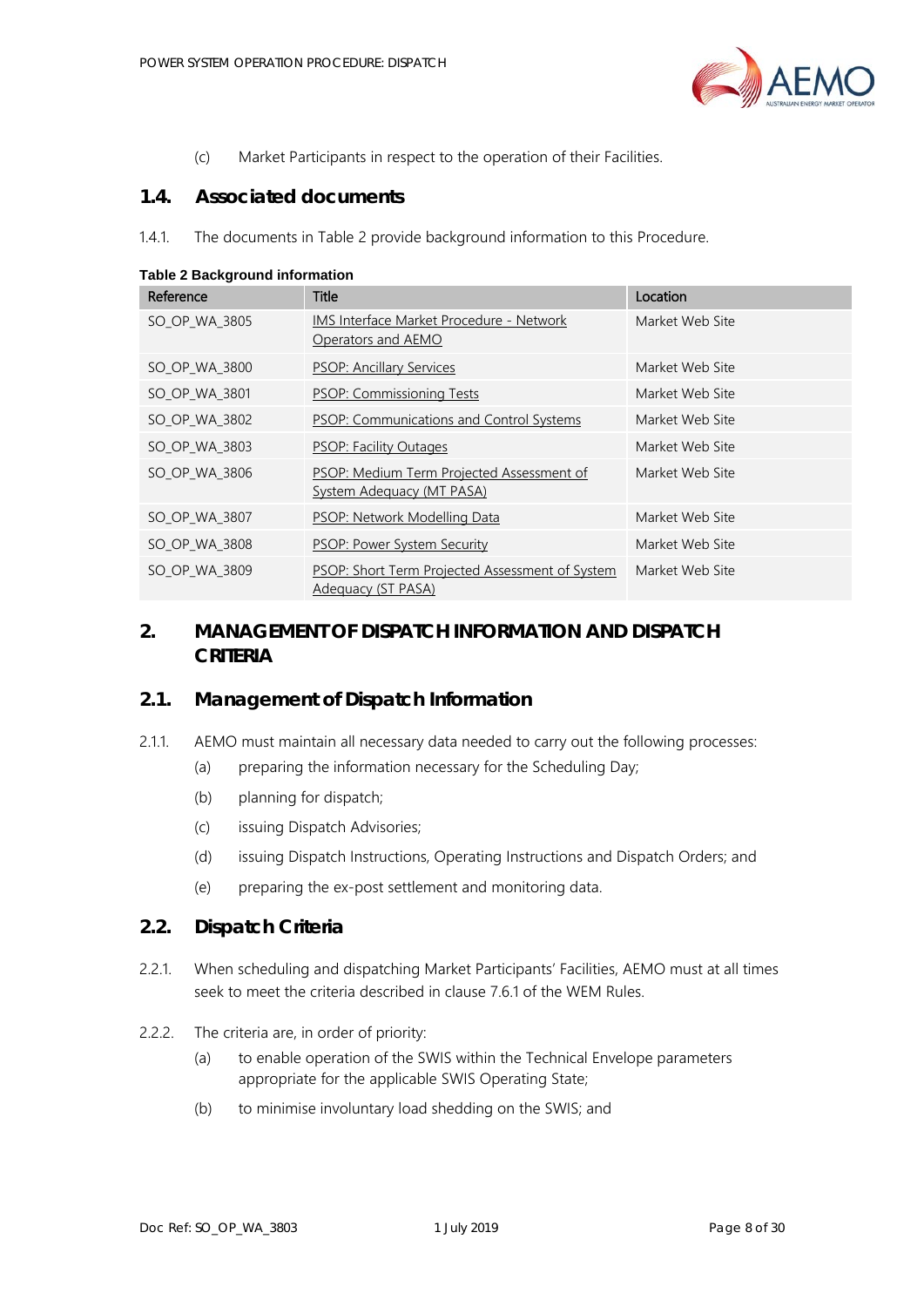

- (c) to maintain Ancillary Services to meet the Ancillary Services standards appropriate for the applicable SWIS Operating State.
- 2.2.3. For the avoidance of doubt, satisfying the Dispatch Criteria will always take precedence over other dispatch rules such as adherence to the Balancing Merit Order.

## <span id="page-8-0"></span>**3. SCHEDULING AND DISPATCH OF THE BALANCING PORTFOLIO**

- 3.1.1. AEMO's and Synergy's obligations for scheduling and dispatching the Facilities of the Balancing Portfolio are set out in clause 7.6A of the WEM Rules.
- <span id="page-8-5"></span>3.1.2. Synergy must provide AEMO with a set of dispatch guidelines for its Facilities comprising the Balancing Portfolio in a form agreed between Synergy and AEMO [Clause 7.6A.2(a)].
- 3.1.3. Synergy must update the Balancing Portfolio dispatch guidelines at least once every month and advise AEMO of the date and time from which the updated guidelines are to take effect [Clause 7.6A.2(a)].
- 3.1.4. AEMO must prepare, in a form agreed between Synergy and AEMO, covering each Trading Interval in the relevant Trading Day [Clause 7.6A.2(c)]:
	- (a) a Dispatch Plan for each Facility in the Balancing Portfolio; and
	- (b) a forecast of the detailed Ancillary Services required from each Facility in the Balancing Portfolio and Ancillary Services from each Stand Alone Facility.
- 3.1.5. Communication of, and consultation in relation to, the information referred to in clause 7.6A.2(c) of the WEM Rules must normally be by means of an electronic interface. Synergy and AEMO may communicate by other means where necessary provided that all communications create, or are subsequently verified by, an electronic record.

## <span id="page-8-1"></span>**4. PRE-GATE CLOSURE**

#### <span id="page-8-2"></span>**4.1. Pre-Dispatch plan**

- <span id="page-8-3"></span>4.1.1. AEMO must produce, and update as required, a pre-Dispatch Plan covering all periods in the Balancing Horizon.
- 4.1.2. The pre-Dispatch Plan referred to in step [4.1.1](#page-8-3) must, where practicable, be produced using a mathematical program based on the same formulation used to create Dispatch Instructions (refer step [5.3](#page-13-3) below).
- <span id="page-8-4"></span>4.1.3. Upon determining a Forecast BMO, AEMO must formulate any constraints necessary to maintain Power System Security and use those constraints when producing the pre-Dispatch Plan referred to in step [4.1.1.](#page-8-3)
- 4.1.4. AEMO must report any pre-dispatch constraints binding, and any pre-dispatch constraints violated, via Dispatch Advisory. In addition if it is expected that a Dispatch Instruction will be issued to a Non-Balancing Facility or a Demand Side Programme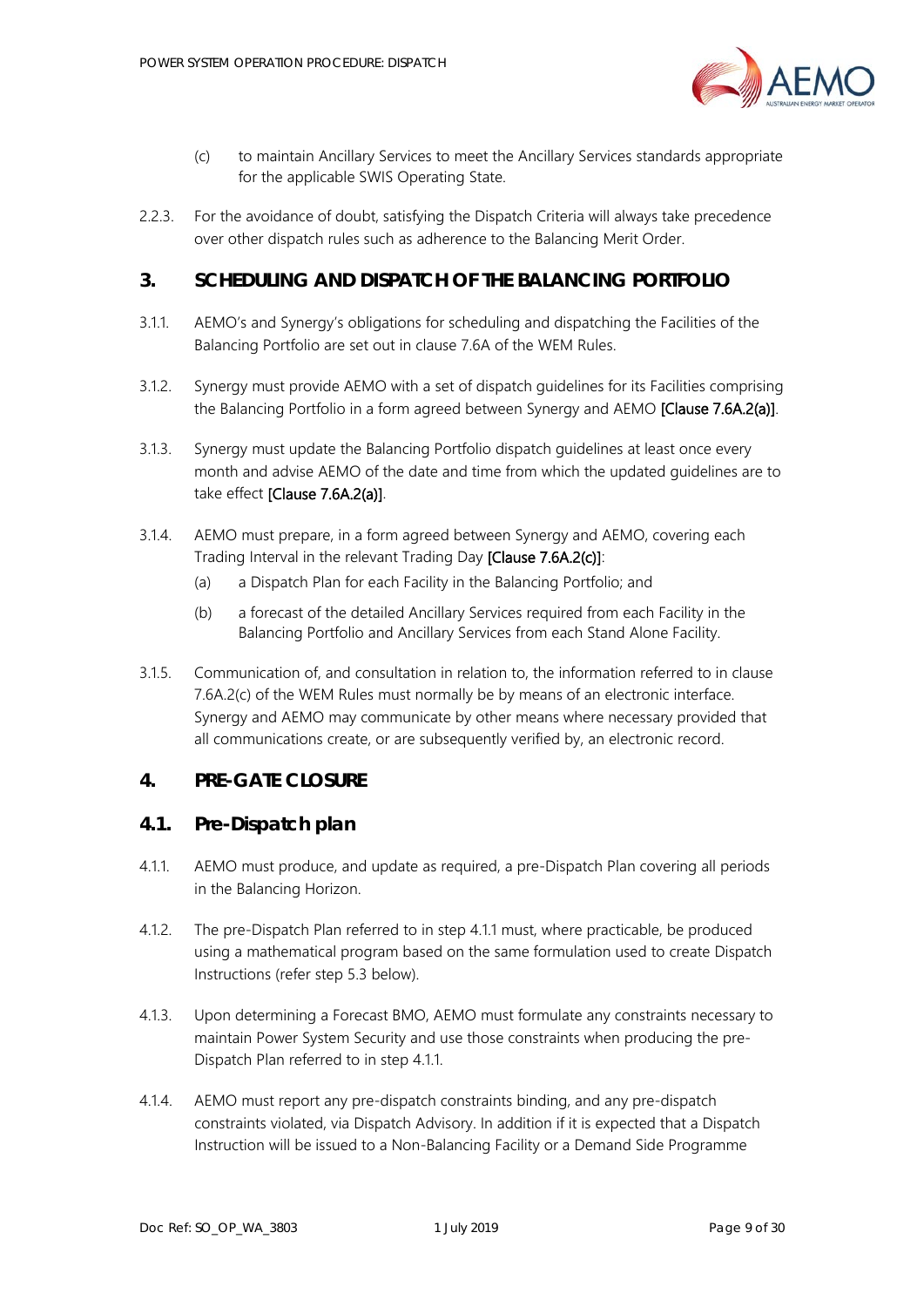

within the next 24 hours, a Dispatch Advisory must be issued [Clauses 7.11.5(j) and 7.11.5(k)].

4.1.5. AEMO may communicate warnings to individual Market Participants if it detects significant discrepancies between Standing Data Equipment Limits and the pre-Dispatch Plan.

# <span id="page-9-0"></span>**4.2. Constraints used in the pre-Dispatch Plan**

- 4.2.1. The constraints referred to in step [4.1.3](#page-8-4) may include, as appropriate, constraints to ensure any one or more of the following:
	- (a) maintenance of Ancillary Services standards;
	- (b) appropriate use of contracted services, including Dispatch Support Services and Network Control Services;
	- (c) maintenance of the Ready Reserve Standard;
	- (d) adherence to Equipment Limits, but only to the extent that those limits are not inconsistent with the dispatch of Balancing Facilities that, but for the Equipment Limits, would be dispatched under clause 7.6.1C of the WEM Rules;
	- (e) maintenance of overall system security; and
	- (f) appropriate management of fuel, if and to the extent that AEMO is required to manage such constraints during a fuel supply emergency.

## <span id="page-9-1"></span>**4.3. Load forecasts**

- <span id="page-9-2"></span>4.3.1. AEMO must, by 8:30 AM on the Scheduling Day associated with a Trading Day, determine and provide Synergy with a forecast of total system demand for the Trading Day [Clause 7.6A.2(b)].
- 4.3.2. Forecasts of total system demand in relation to step [4.3.1](#page-9-2) must separately itemise, for each Trading Interval in the Trading Day, the following quantities, Loss Factor adjusted to the Reference Node:
	- (a) Forecast SWIS system load, in MW, at the end of the Trading Interval; and
	- (b) Forecast total energy output, in MWh, over the Trading Interval.
- 4.3.3. The SWIS system load must be calculated as the combined energy (or power) exported from all generating facilities connected to each Network Operator's networks, as measured at the generating Facility's connection points, Loss Factor adjusted to the Reference Node.
- 4.3.4. The forecast in step [4.3.1](#page-9-2) must be provided to Synergy through AEMO's market system or any other medium agreed between AEMO and Synergy.
- <span id="page-9-3"></span>4.3.5. AEMO must, by 7:30 AM on the Scheduling Day associated with a Trading Day, determine a Load Forecast for the Trading Day [Clause 7.2.1].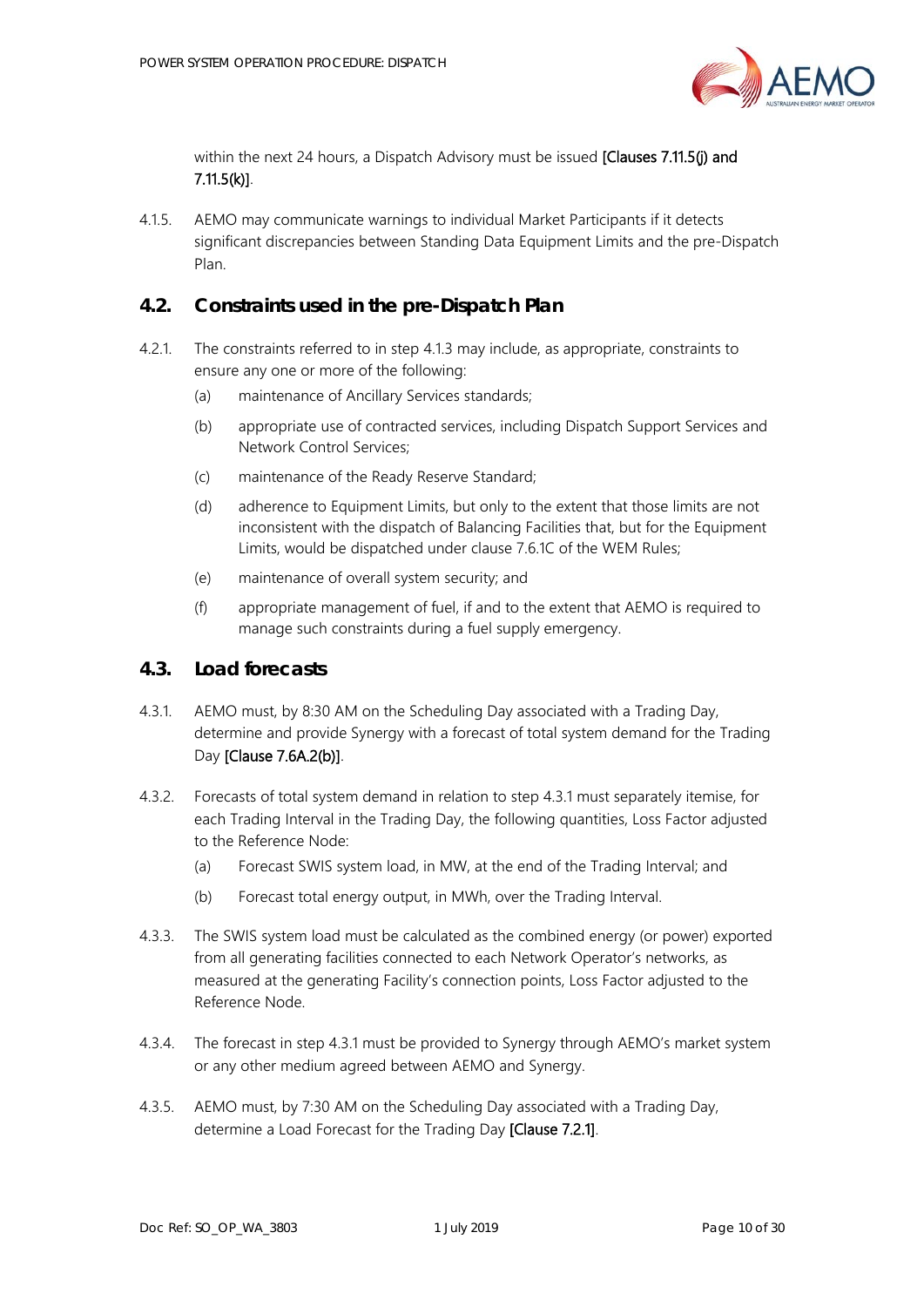

- 4.3.6. When determining forecast quantities in step [4.3.1](#page-9-2) or step [4.3.5,](#page-9-3) AEMO must, where practicable, utilise the most recent information available to it.
- 4.3.7. AEMO must, for each future Trading Interval in the Balancing Horizon, determine a forecast of the Relevant Dispatch Quantity. AEMO must, each time it has new information on which to determine these quantities, update these forecasts, but is not required to do so more than once per Trading Interval **[Clause 7A.3.15]**.
- 4.3.8. AEMO must, by 12:00 PM on the Scheduling Day, determine the Forecast Upwards LFAS Quantity and the Forecast Downwards LFAS Quantity for each Trading Interval in the next Trading Day [Clause 7B.1.4].
- 4.3.9. The Forecast Upwards LFAS Quantity and the Forecast Downwards LFAS Quantity will be forecast by adjusting the requirements specified in the Ancillary Service report to account for forecast conditions of Load and Non-Scheduled Generators available to AEMO on the Scheduling Day.
- 4.3.10. The LFAS Quantity may be further adjusted to account for approved Commissioning Tests.

# <span id="page-10-0"></span>**4.4. [Blank]**

## <span id="page-10-1"></span>**4.5. Forecasts of Non-Scheduled Generators**

- <span id="page-10-2"></span>4.5.1. Unless otherwise directed by AEMO, each Market Generator must provide, for each of its Intermittent Generators with a maximum output capacity exceeding 10 MW, the data specified in clause 7.2.5 of the WEM Rules.
- 4.5.2. A Market Generator must provide the forecast information referred to in step [4.5.1](#page-10-2) via the interface to AEMO's market system unless an alternative medium is agreed between AEMO and the Market Generator.
- <span id="page-10-3"></span>4.5.3. Where so required by AEMO, each Market Generator must provide, for each of its Non-Scheduled Generators, modelling data specified in clauses 7.7.5A and 7.7.5C of the WEM Rules to allow AEMO to forecast the output of that Non-Scheduled Generator. This should be done via the System Management IT system.
- 4.5.4. The modelling data provided in step [4.5.3](#page-10-3) must include, but is not necessarily limited to, identification of the main independent variables affecting output and the function relating those variables to output. All modelling data shall be provided on, or be sufficient to allow conversion to, a sent-out basis.
- 4.5.5. Where AEMO is required to determine a forecast of the output of a Non-Scheduled Generator:
	- (a) AEMO may utilise a forecast of sent-out energy for the Non-Scheduled Generator provided by the Market Generator in a Balancing Submission;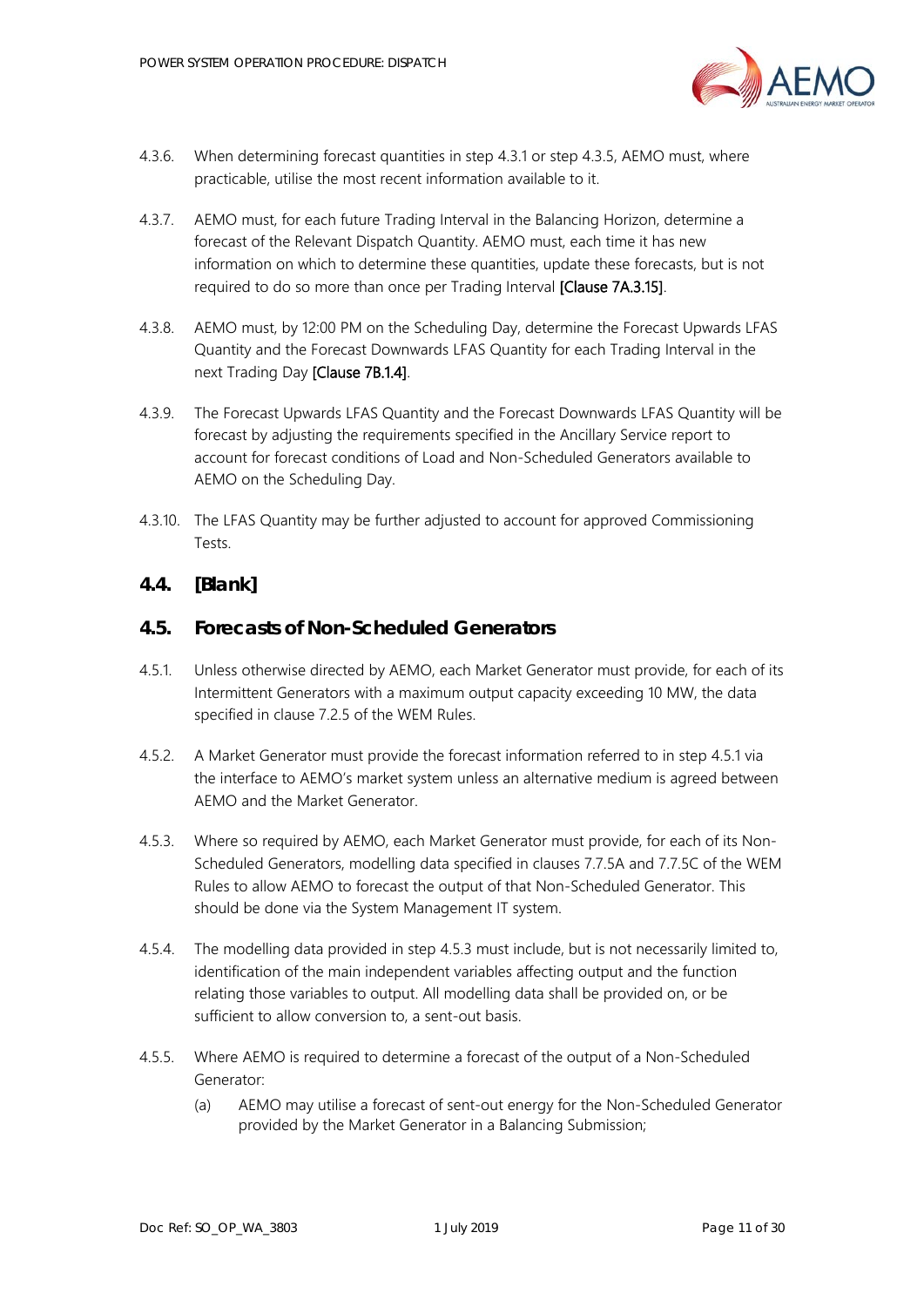

- (b) where AEMO considers that a forecast of sent-out energy received for a Non-Scheduled Generator is not reflective of the level of output actually occurring or likely to occur, AEMO may estimate the expected Non-Scheduled Generator output using the information provided under step [4.5.3](#page-10-3) and may substitute this data for part or all of the data provided for that Non-Scheduled Generator; and
- (c) AEMO may utilise other forecast data where required, if Non-Scheduled Generator forecast data is received late or if sections of data are missing. This may be output data derived from recordings of injection levels from past Trading Intervals, or a separate forecast derived for that purpose.

#### <span id="page-11-0"></span>**4.6. Forecasts of Ancillary Services demand**

4.6.1. AEMO must determine the estimated Ancillary Service requirements for each Market Participant that is a provider of Ancillary Services in accordance with clause 7.2.3A of the WEM Rules.

#### <span id="page-11-1"></span>**4.7. Updating the Dispatch Plan**

- <span id="page-11-4"></span>4.7.1. AEMO is required to notify Synergy of significant changes to the Dispatch Plan [Clause 7.6A.2(f)].
- 4.7.2. The changes referred to in step [4.7.1](#page-11-4) must be deemed to be significant when they indicate:
	- (a) previously uncommitted generating Facilities are expected to be committed, or previously committed generating Facilities are expected to be de-committed;
	- (b) fuel required is forecast to be outside the limits set by Synergy; or
	- (c) AEMO expects to need to dispatch Facilities in the Balancing Portfolio outside the Balancing Portfolio dispatch guidelines described in step [3.1.2.](#page-8-5)
- 4.7.3. AEMO must transmit the revised Dispatch Plan to Synergy as soon as practicable through the interface to AEMO's market system.
- 4.7.4. Synergy may request changes to the Dispatch Plan, which AEMO must use reasonable endeavours to accommodate.

#### <span id="page-11-2"></span>**4.8. Demand Side Programmes**

- <span id="page-11-3"></span>4.8.1. A Market Participant who has been assigned DSM Capacity Credits must, in the time and manner specified by AEMO, provide AEMO with, for each Trading Interval, the then current consumption, in MW, of [Clause 7.6.10]:
	- (a) each Associated Load of the Demand Side Programme; and
	- (b) the Demand Side Programme, which must equal the sum of the consumption of all Associated Loads of that Demand Side Programme.
- <span id="page-11-5"></span>4.8.2. AEMO must publish the time and manner required to be specified by AEMO under step [4.8.1](#page-11-3) on the Market Web Site [Clause 7.6.10A].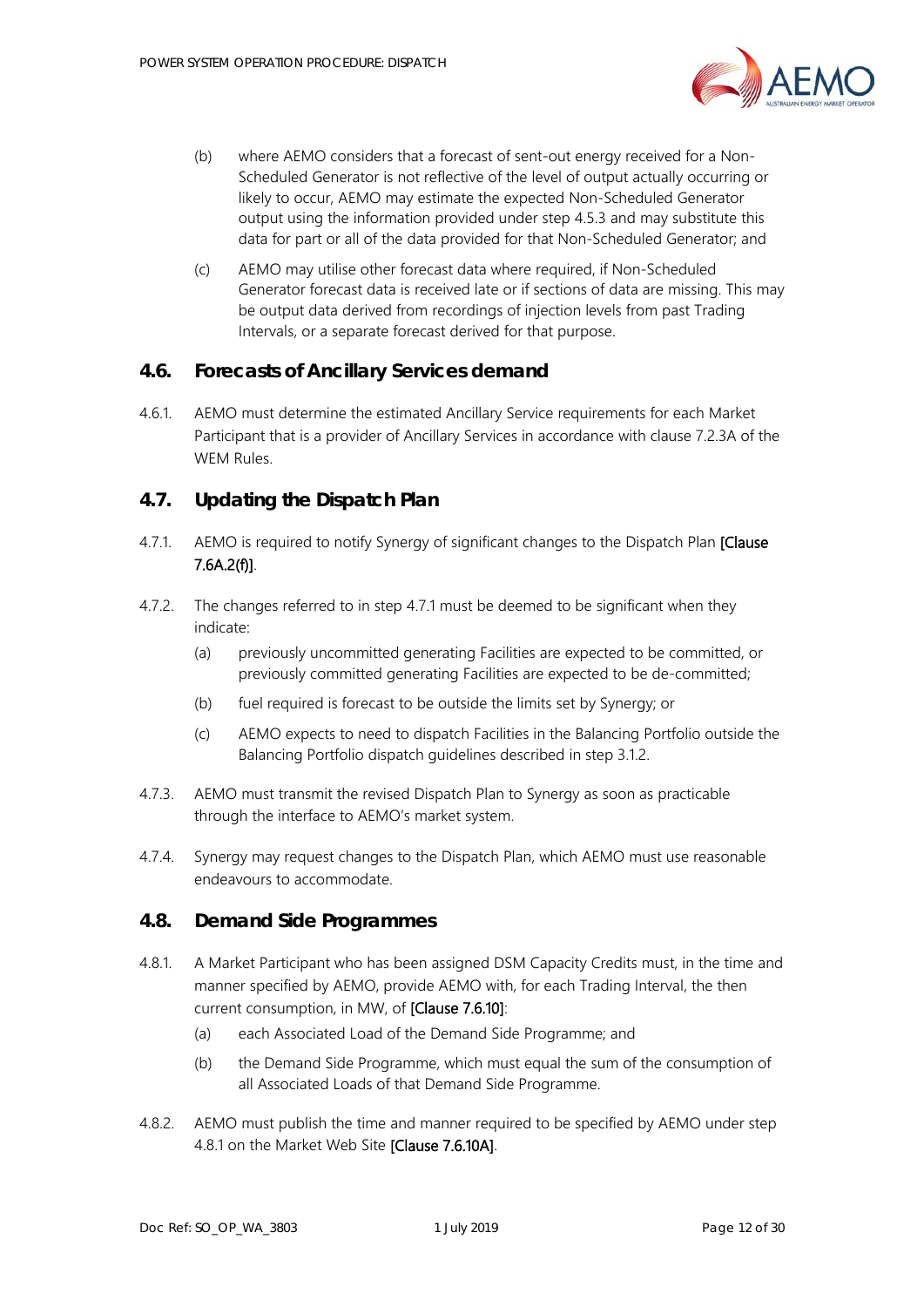

- 4.8.3. If AEMO issues a Dispatch Instruction to a Demand Side Programme, it must use best endeavours to maximise the extent to which the resulting Non-Balancing Facility Dispatch Instruction Payments across all Demand Side Programmes are zero, in preference to causing any Tranche 2 DSM Dispatch Payments or Tranche 3 DSM Dispatch Payments to become payable [Clause 7.6.1E].
- 4.8.4. The Unused Expected DSM Dispatch Quantity contained in the Non-Balancing Dispatch Merit Order will initially be updated to reflect the Dispatch Instructions not already taken into account.
- 4.8.5. When metering data becomes available, AEMO will recalculate the Unused Expected DSM Dispatch Quantity and this information will be used to generate the subsequent Non-Balancing Dispatch Merit Order.
- 4.8.6. AEMO is required to issue a Dispatch Advisory if it expects to issue a Dispatch Instruction to a Demand Side Programme under clause 7.6.1C(d) of the WEM Rules) within the next 24 hours [Clause 7.11.5(j)]. System Management must not issue a Dispatch Instruction to a Demand Side Programme under clause 7.6.1C(d) of the WEM Rules unless it has issued a Dispatch Advisory under clause 7.11.5(k) of the WEM Rules more than two hours before the time the Dispatch Instruction will come into effect [Clause 7.6.1F].
- <span id="page-12-0"></span>**4.9. [Blank]**

## <span id="page-12-1"></span>**4.10. [Blank]**

## <span id="page-12-2"></span>**4.11. Pre-issuing of Dispatch Instructions**

- <span id="page-12-3"></span>4.11.1. Where AEMO determines that a specific Facility is required to operate in a particular way in a future period for the maintenance of Power System Security, AEMO may issue Dispatch Instructions to the required Facility in accordance with the WEM Rules.
- 4.11.2. Where the Facility referred to in step [4.11.1](#page-12-3) would be required to be dispatched under clause 7.6.1C(c) of the WEM Rules, AEMO must:
	- (a) observe the Facility's Standing Data minimum response time when issuing Dispatch Instructions to that Facility;
	- (b) if Dispatch Instructions for the Facility are issued via AEMO's portal, also provide the Dispatch Instruction using voice communication; and
	- (c) AEMO must specify in its Dispatch Instruction that the Dispatch Instruction is being issued under clause 7.6.1C(c) of the WEM Rules.
- <span id="page-12-4"></span>4.11.3. Where AEMO determines that a Non-Balancing Facility is required to operate in a future period for the maintenance of Power System Security, AEMO must issue Dispatch Instructions to the required Facility in accordance with that Facility's notice period. A Dispatch Advisory must be issued at least two hours before a Dispatch Instruction issued to a Demand Side Programme under clause 7.10.1C(d) comes into effect [Clause 7.6.1F].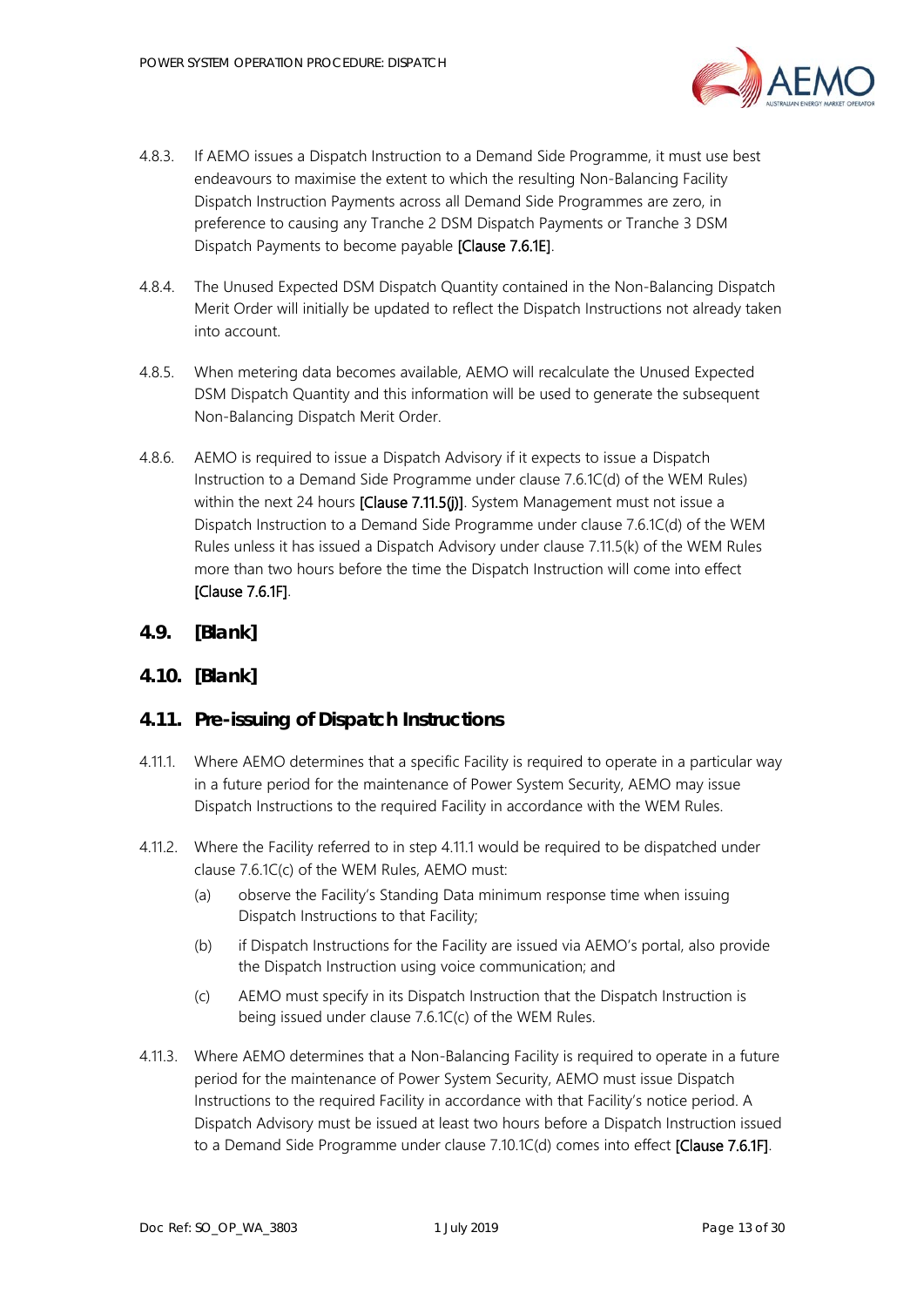

4.11.4. AEMO may issue new Dispatch Instructions to replace Dispatch Instructions issued pursuant to step [4.11.1](#page-12-3) or step [4.11.3](#page-12-4) if required.

# <span id="page-13-0"></span>**5. POST GATE CLOSURE**

# <span id="page-13-1"></span>**5.1. [Blank]**

# <span id="page-13-2"></span>**5.2. Commitment and de-commitment of generating Facilities**

- 5.2.1. The obligations of AEMO and Market Participants in respect of commitment and decommitment of generating Facilities are set out in the WEM Rules [Clauses 3.21B and 7.9].
- 5.2.2. A Market Participant, except Synergy with respect to the Balancing Portfolio, must communicate confirmation of expected time of synchronisation and de-synchronisation by the time it is required to do so under the WEM Rules via telephone or other voice communication **[Clauses 7.9.1 and 7.9.5]**, unless it is exempt from doing so in accordance with clause 7.9.14 of the the WEM Rules.
- <span id="page-13-4"></span>5.2.3. The WEM Rules set out the circumstances where a Market Participant intending to put a Scheduled Generator holding Capacity Credits into a state where it will take more than four hours to re-synchronise is not required to seek permission from AEMO [Clause **3.21B.1]**. Where these exceptions do not apply, the Market Participant must seek approval and the request must be communicated via telephone or other voice communication, and include the information required by the WEM Rules [Clause 3.21B.2].
- <span id="page-13-5"></span>5.2.4. AEMO will assess the request for approval made under step [5.2.3](#page-13-4) to determine if permission should be withheld in accordance with clause 3.21B.5 of the WEM Rules.
- 5.2.5. Where AEMO approves or rejects the request for permission, AEMO must inform the Market Participant of its decision as soon as practicable, but no later than one hour prior to the time described in clause 3.21B.2(b) of the WEM Rules, in accordance with clause 3.21B.4 of the WEM Rules by telephone or other voice communication .
- 5.2.6. Where AEMO has notified the Market Participant of its decision to reject the request for permission in accordance with step [5.2.4,](#page-13-5) AEMO and the Market Participant must use best endeavours to find an alternative time for the Scheduled Generator to be put into a state where it will take more than four hours to re-synchronise [Clause 3.21B.6].

# <span id="page-13-3"></span>**5.3. Creation of Dispatch Instructions and Dispatch Orders**

- 5.3.1. AEMO must create Dispatch Instructions and Dispatch Orders in such a way as to ensure the Dispatch Criteria in clause 7.6.1 of the WEM Rules are met at all times.
- 5.3.2. AEMO must, wherever practicable, create Dispatch Instructions and Dispatch Orders using a mathematical program.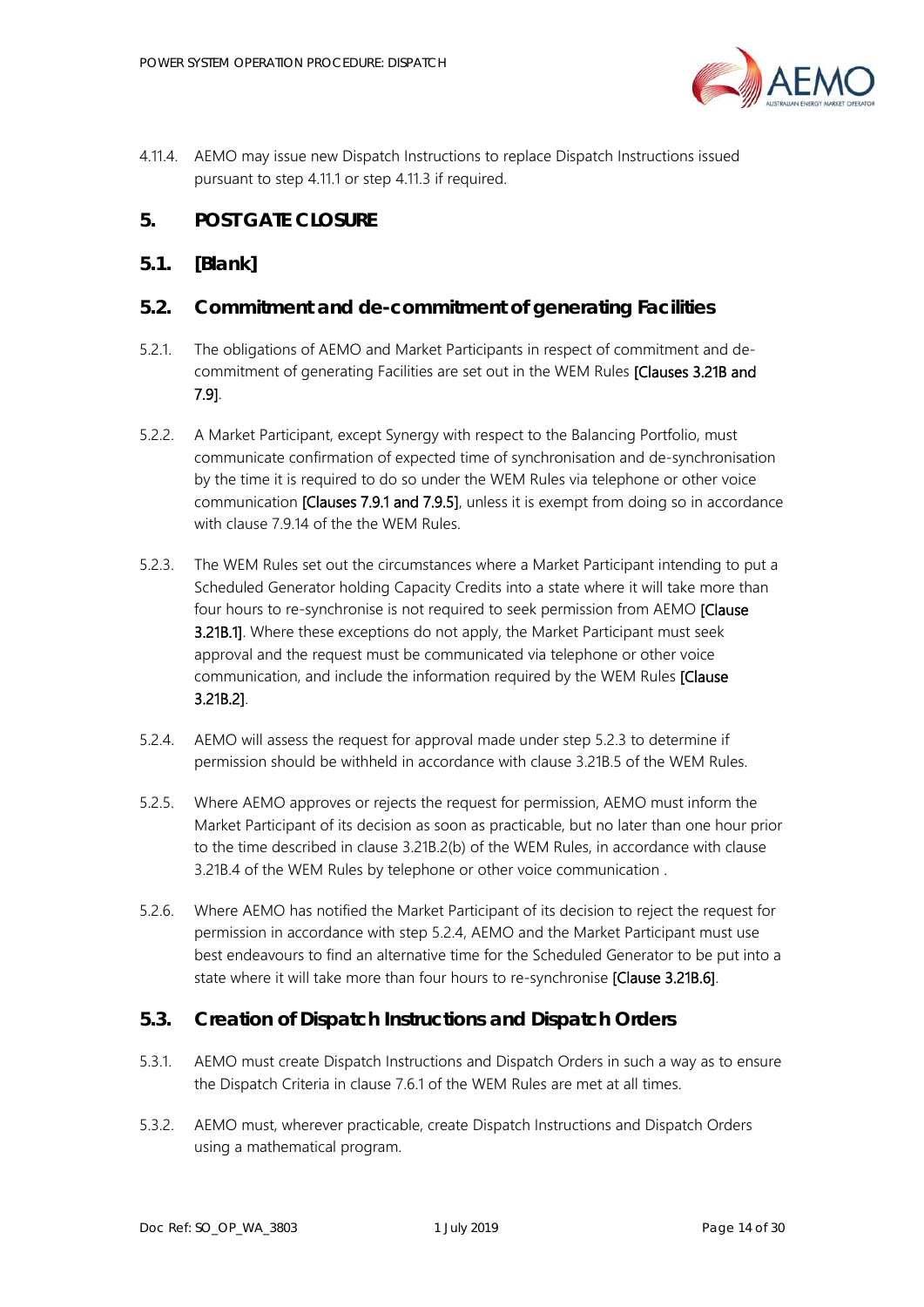

- 5.3.3. Clauses 7.6.1A, 7.6.1B, 7.6.1C, 7.6.1D and 7.6.1E of the WEM Rules stipulate the priority rules that AEMO must follow in formulating Dispatch Instructions.
- <span id="page-14-3"></span><span id="page-14-2"></span>5.3.4. AEMO must give priority to the dispatch of a Registered Facility under a Network Control Service Contract if doing so would assist AEMO to meet the Dispatch Criteria [Clause 7.6.1A]. AEMO must consider that a Network Control Service Contract would assist it to meet the Dispatch Criteria if AEMO considers that:
	- (a) the dispatch of the power system without calling upon the Network Control Service Contract would adversely affect Power System Security; and
	- (a) dispatching the Facilities covered by the NCS Contract according to the terms of the contract would prevent the circumstances described in step [5.3.4](#page-14-2)[\(a\)](#page-14-3) from arising or alleviate them if they have already arisen.
- <span id="page-14-0"></span>5.3.5. AEMO may give priority to the issuing of Operating Instructions that call on Ancillary Services, Network Control Service or Supplementary Capacity Contracts, or enable a Test [Clause 7.6.1B]. AEMO must, as far as possible without breaching its obligations in relation to maintaining Power System Security, apply its discretion in the following manner:
	- (a) Network Control Service Contracts must be called upon in accordance with step [5.3.4](#page-14-2) or as otherwise specified in the WEM Rules;
	- (b) Ancillary Services Contracts must be called upon in accordance with the terms of the contract in accordance with AEMO's approved Ancillary Services plan and in a way that at all times meets the Ancillary Services Requirements;
	- (c) Supplementary Capacity Contracts must be called upon in accordance with the terms of the contract;
	- (d) Commissioning Tests must be scheduled in accordance with the Power System Operation Procedure: Commissioning Tests; and
	- (e) Reserve Capacity Tests must be conducted in accordance with clause 4.25.9 of the WEM Rules.
- 5.3.6. AEMO must take into account Ramp Rate Limits when formulating the priority of Dispatch Instructions under clause 7.6.1C of the WEM Rules in accordance with the Balancing Merit Order. For the avoidance of doubt:
	- (a) a Facility that is below the balancing point in the BMO and is not dispatched for its full offered quantity, but that is dispatched for the maximum quantity its Ramp Rate Limit implies it is capable of achieving in the Trading Interval, must be considered to have been dispatched "in merit"; or
	- (b) a Facility that is above the balancing point in the BMO and is dispatched for a non-zero quantity, being the minimum quantity its Ramp Rate Limit implies it is capable of achieving, must be considered to have been dispatched "in merit".
- <span id="page-14-1"></span>5.3.7 Where AFMO determines in accordance with clause 7.7.4A of the WFM Rules that dispatch of a Demand Side Programme is required, AEMO must apply the following process to select the Demand Side Programme from the Dispatch Merit Order while acting in accordance with clause 7.6.1C of the WEM Rules: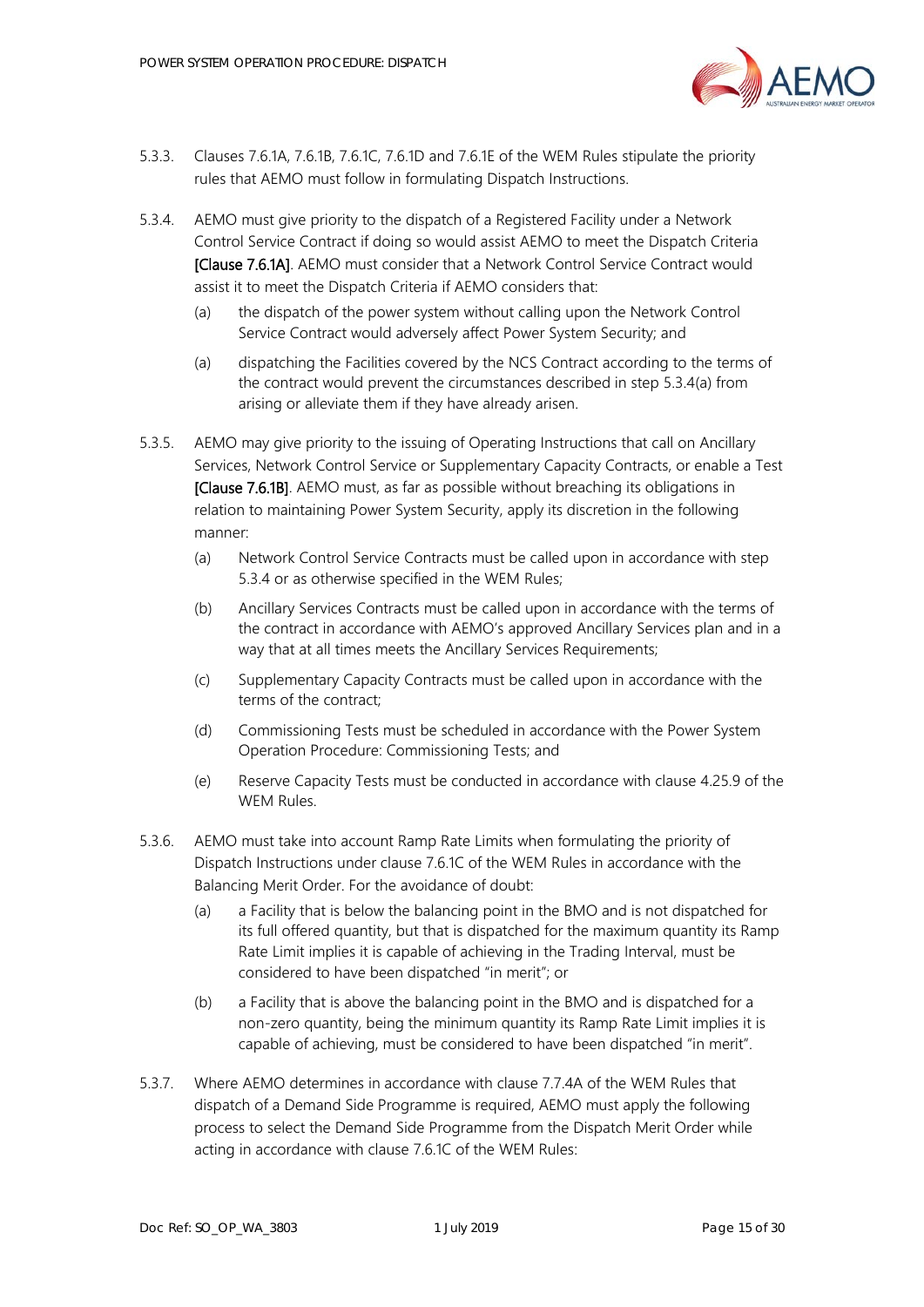

- (a) exclude from selection any Demand Side Programme that could not offer the required response inside its specified minimum response time or for any other Standing Data limitation;
- (b) exclude from selection any Demand Side Programme that AEMO reasonably believes, on the basis of the pre-Dispatch Plan described in step [4.1,](#page-8-2) will be required to be dispatched at some later time within the Balancing Horizon so that its dispatch at that later time would provide a larger benefit in terms of system security that its dispatch to meet immediate system needs and that the Standing Data limitations under which the Facility may be dispatched preclude it from being dispatched on both occasions;
- (c) exclude from selection any Demand Side Programme that AEMO reasonably believes will be required to be dispatched at some later time (or times) outside of the Balancing Horizon so that its dispatch at that later time (or times) would provide a larger benefit in terms of system security than its dispatch to meet immediate system needs and that the Standing Data limitations under which the Facility may be dispatched may preclude it from being dispatched on all occasions;
- (d) as in the Pre-Gate Closure actions (step [4.8.2\)](#page-11-5), dispatch Demand Side Programme according to the Non Balancing Dispatch Merit Order using best endeavours to maximise the extent to which the resulting Non-Balancing Facility Dispatch Instruction Payments are zero [Clause 7.6.1E] in preference to causing any Tranche 2 DSM Dispatch Payments or Tranche 3 DSM Dispatch Payments to be payable.

#### <span id="page-15-0"></span>**5.4. Creation of Operating Instructions**

- 5.4.1. AEMO must issue Operating Instructions:
	- (a) to call on services provided by Facilities (other than Facilities in the Balancing Portfolio) under a Network Control Service Contract, an Ancillary Service Contract, or a Supplementary Capacity Contract; or
	- (b) to call on Stand Alone Facilities to provide Ancillary Services other than LFAS but including LFAS Backup Enablement;
	- (c) in connection with a Test; or
	- (d) otherwise as described in the WEM Rules.
- 5.4.2. Where AEMO identifies, based on the BMO or Forecast BMO, that a Facility's Balancing Submission is inconsistent with an Operating Instruction to that Facility, AEMO may send a warning to the Market Participant.
- 5.4.3. Where a Market Participant with a contract to provide Ancillary Services or a Network Control Service provides the contracted service automatically and in accordance with the terms of the contract, AEMO must communicate the Operating Instruction to the relevant Market Participant as early as practicable.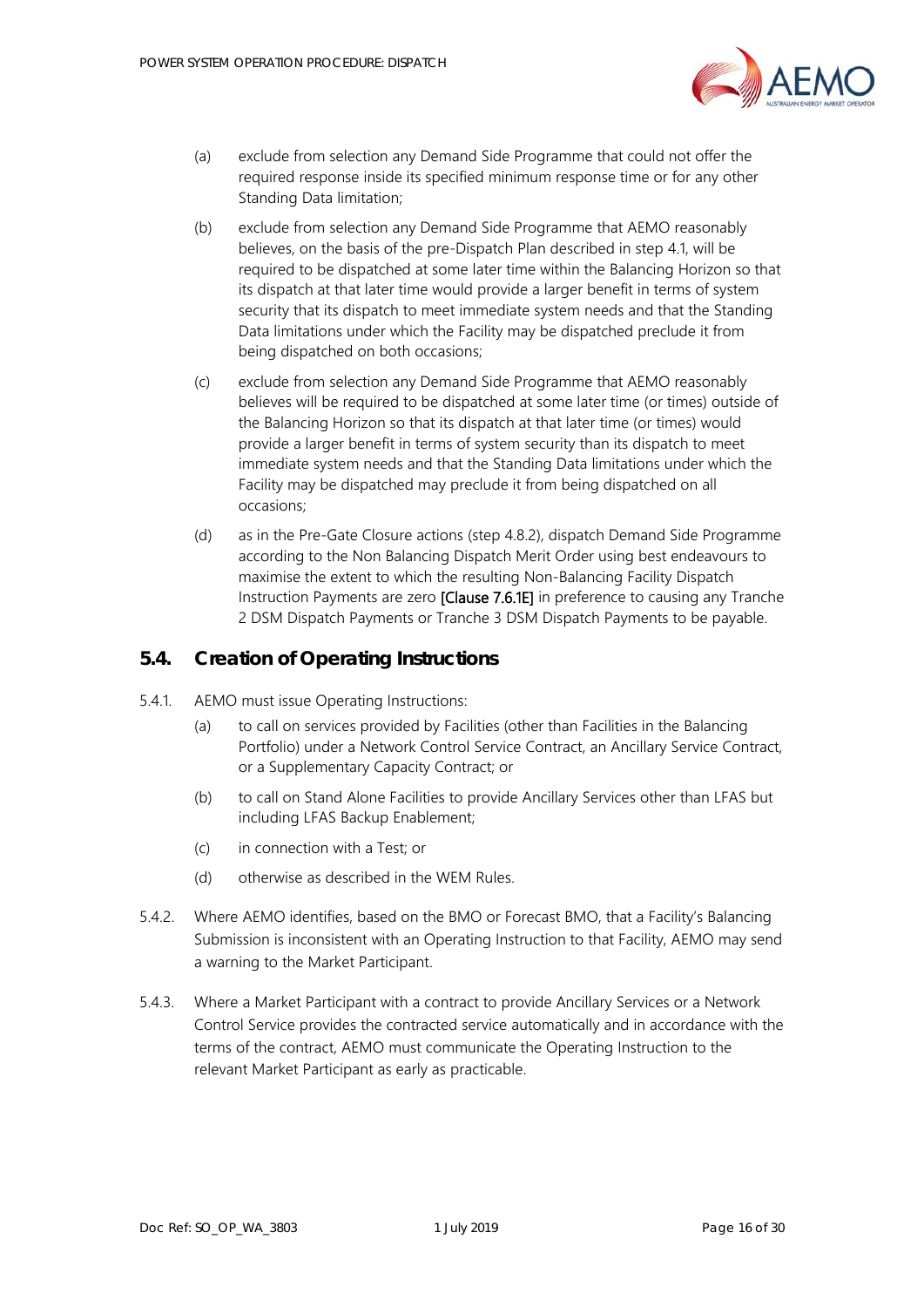

# <span id="page-16-0"></span>**5.5. Issuing of Dispatch Instructions and Dispatch Orders**

- 5.5.1. The WEM Rules detail the requirements for Dispatch Instructions [Clauses 7.7.1, 7.7.2 and 7.7.3] and Dispatch Orders.
- 5.5.2. All Dispatch Instructions and Dispatch Orders for a Facility remain in force until superseded by a new Dispatch Instruction or Dispatch Order.
- 5.5.3. Dispatch Instructions to Demand Side Programmes will be expressed in terms of quantity of curtailment. The Dispatch Instruction will consider the amount of load indicated to be available for curtailment as per the latest Non-Balancing Dispatch Merit Order as well as the number of hours for which this reduction is possible.
- <span id="page-16-1"></span>5.5.4. AEMO must issue Dispatch Instructions and Dispatch Orders electronically via one of the following methods (in order of preference):
	- (a) SCADA, if available; or
	- (b) AEMO's interface to its market system; or
	- (c) email (SMS may be used as an adjunct to email); or
	- (d) telephone (or other voice communication), with subsequent confirmation by one of the means above.
- 5.5.5. Other than for Facilities over which AEMO has direct control and so the Facility is capable of responding faster, when dispatching Facilities in merit under clause 7.6.1C(a)] of the WEM Rules or Out of Merit under clause 7.6.1C(b) of the WEM Rules. AEMO must provide at least 5 minutes between the issuing and commencement time of Dispatch Instructions and Dispatch Orders.
- 5.5.6. AEMO must respect Standing Data minimum response times when issuing Dispatch Instructions or Dispatch Orders to Facilities Out of Merit under clause 7.6.1C(c) of the WEM Rules for system security reasons, unless advised otherwise by the Market Participant concerned.
- 5.5.7. Where it is not practicable for AEMO to issue Dispatch Instructions or Dispatch Orders in the manner described in step [5.5.4,](#page-16-1) AEMO may use such other means as it deems best suited to the circumstances and the requirements of step [5.5.4](#page-16-1) shall be deemed to have been fulfilled.
- 5.5.8. Where the system frequency moves above 50.025Hz or below 49.975Hz:
	- (a) If the governor of a generator facility which does not carry an obligation to provide a Spinning Reserve Service or Load Following Service automatically moves the generator away from its most recent Dispatch Instruction to a point outside its Tolerance Range in a manner that assists reducing the frequency deviation, then, when advising the Economic Regulation Authority of a breach by the relevant Market Participant of clause 7.10.1 of the WEM Rules, AEMO must indicate that the deviation was due to an automatic governor response; and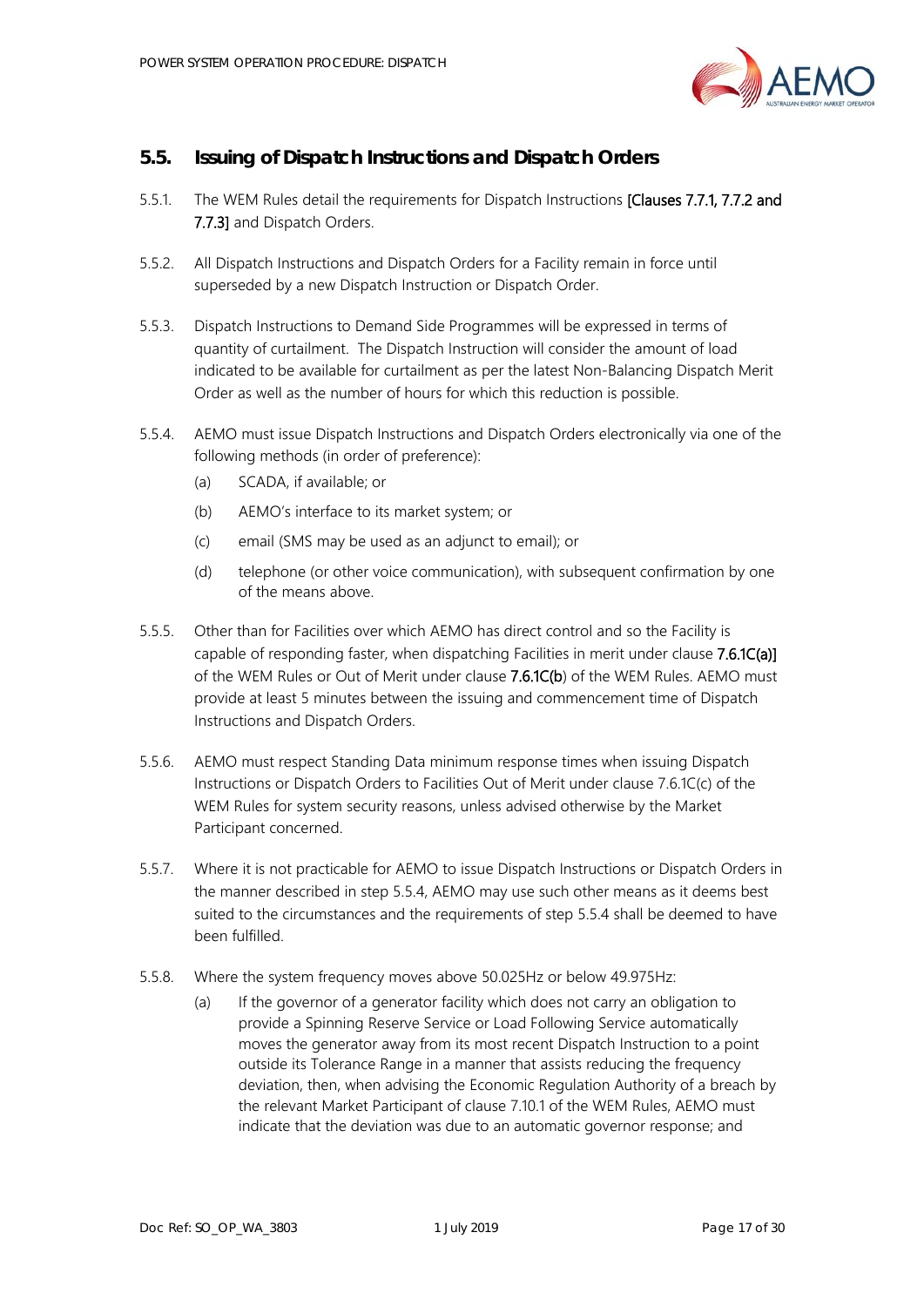

(b) To ensure a controlled restoration of the frequency back to 50Hz, AEMO may issue Dispatch Instructions or Dispatch Orders to hold some Facilities at levels they have stabilised at after the frequency disturbance.

#### <span id="page-17-0"></span>**5.6. Response to Dispatch Instructions and Dispatch Orders**

- 5.6.1. Where AEMO has operational control of a Facility, AEMO must deem any Dispatch Instruction or Dispatch Order issued to that Facility to have been accepted.
- 5.6.2. Where AEMO issues a Dispatch Instruction to a Market Participant by telephone or other voice communication, the Market Participant must advise AEMO during that conversation if it cannot comply with the Dispatch Instruction and if so advise the extent and nature of its non-compliance.
- 5.6.3. Where AEMO issues a Dispatch Instruction or Dispatch Order via telephone or other voice communication and subsequently provides a confirmation of the Dispatch Instruction or Dispatch Order via AEMO's interface to its market system, the Market Participant is not required to provide a response to this subsequent electronic notification, unless there has been a change in circumstances and the Market Participant cannot comply with the Dispatch Instruction or Dispatch Order.
- 5.6.4. A Market Participant must confirm receipt of a Dispatch Instruction or Dispatch Order issued via SCADA within 30 seconds of receipt. If the Facility is unable to comply with the Dispatch Instruction or Dispatch Order, the Market Participant must also advise AEMO by telephone or other voice communication that it cannot comply and the nature and extent of its non-compliance.
- 5.6.5. A Market Participant must confirm receipt of a Dispatch Instruction or Dispatch Order issued via AEMO's secure business-to-business gateway within 1 minute. If the Facility is unable to comply with the Dispatch Instruction or Dispatch Order, the Market Participant must also advise AEMO by telephone or other voice communication that it cannot comply and the nature and extent of its non-compliance.
- 5.6.6. Where a Market Participant receives Dispatch Instructions or Dispatch Orders for a Facility via AEMO's portal, and the Market Participant receives one or more Dispatch Instructions or Dispatch Orders for the Facility and a Trading Interval over the period ending 5 minutes before the start of the Trading Interval, the Market Participant must, by no later than 3 minutes before the start of the Trading Interval:
	- (a) identify the most recent Dispatch Instruction or Dispatch Order received for the Facility and Trading Interval in the period ending 5 minutes before the start of the Trading Interval;
	- (b) if the Facility is unable to comply with this Dispatch Instruction or Dispatch Order, advise AEMO by telephone or other voice communication that it cannot comply and the nature and extent of its non-compliance; and
	- (c) confirm receipt of this Dispatch Instruction or Dispatch Order via AEMO's portal.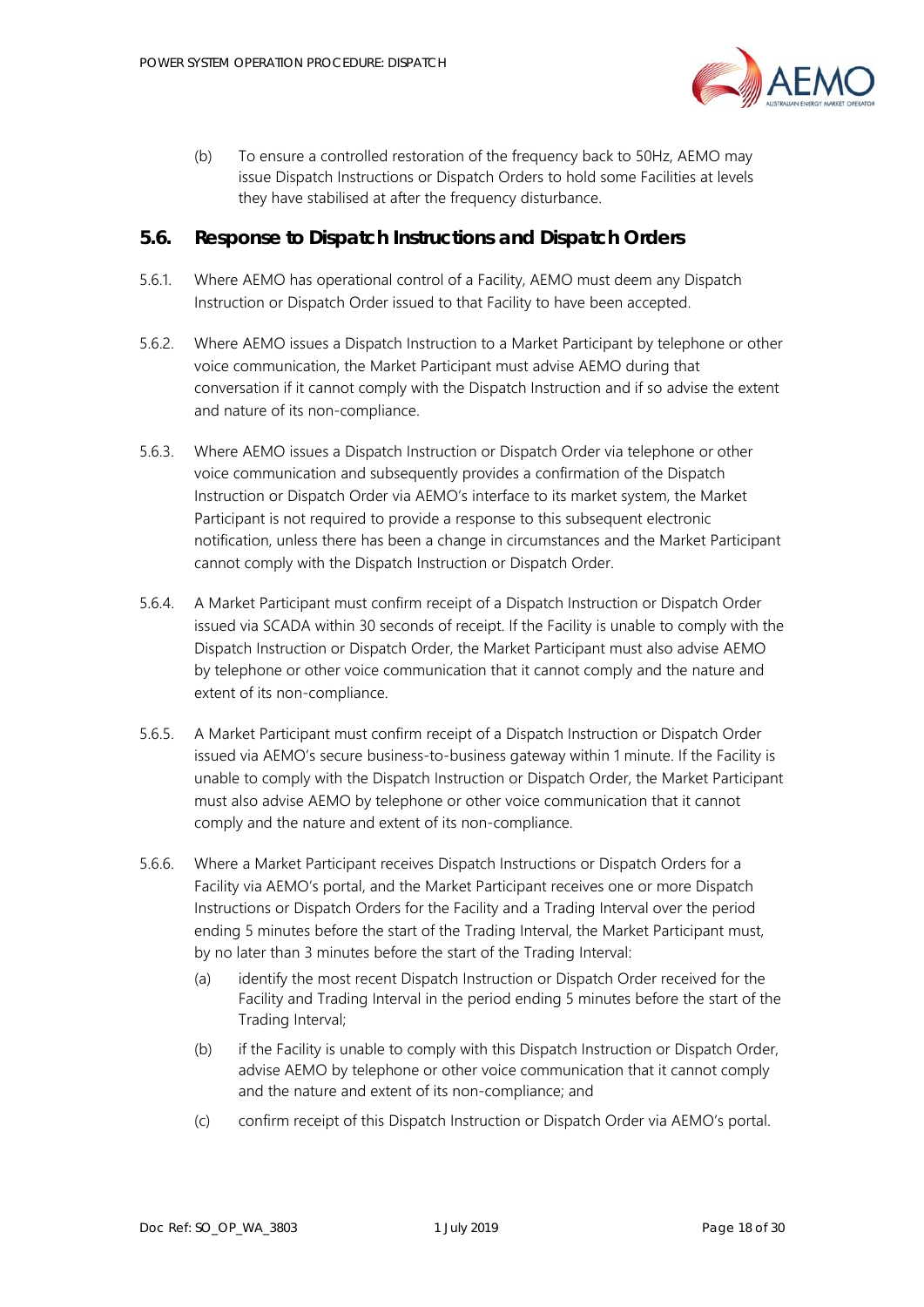

- <span id="page-18-1"></span>5.6.7. Where a Market Participant advises AEMO that it cannot comply with its Dispatch Instruction or Dispatch Order, AEMO must, in accordance with clause 7.7.6B of the WEM Rules:
	- (a) issue a new Dispatch Instruction or Dispatch Order to the Market Participant consistent with their advised capability, and record an alleged breach of the original Dispatch Instruction or Dispatch Order;
	- (b) issue Dispatch Instructions or Dispatch Orders to other Facilities as required; and
	- (c) issue a Dispatch Advisory notice to advise the market of dispatch Out of Merit (where applicable).
- 5.6.8. Where AEMO does not receive confirmation that a Dispatch Instruction or Dispatch Order has been received within 3 minutes of the start of the Trading Interval to which the Dispatch Instruction relates, AEMO must deem the Dispatch Instruction or Dispatch Order to have been refused. AEMO must then:
	- (a) send the Market Participant concerned a new Dispatch Instruction or Dispatch Order instructing them to stay at the output specified on their last accepted Dispatch Instruction or Dispatch Order;
	- (b) record an alleged breach of the Dispatch Instruction or Dispatch Order to which the Facility did not respond;
	- (c) issue Dispatch Instructions or Dispatch Orders to other Facilities as required; and
	- (d) issue a Dispatch Advisory notice to advise the market of dispatch Out of Merit (where applicable).

## <span id="page-18-0"></span>**5.7. Issuing of and response to Operating Instructions**

- 5.7.1. The WEM Rules detail the requirements for Operating Instructions [Clause 7.7.3A].
- 5.7.2. AEMO must issue Operating Instructions electronically via one of the following methods (in order of preference):
	- (a) via a digital method determined by AEMO, which may include AGC;
	- (b) email (SMS may be used as an adjunct to email); or
	- (c) telephone (or other voice communication), with subsequent confirmation by email.
- 5.7.3. Where the WEM Rules require a Market Participant to confirm receipt of an Operating Instruction, the confirmation must be by sent by email, or by an alternative method agreed by AEMO, as soon as practicable. If the Market Participant cannot comply with the Operating Instruction, then the email or communication by the alternative method agreed by AEMO must advise that the Market Participant cannot comply and the nature and extent of the non-compliance.
- 5.7.4. If, after issuing an Operating Instruction, , AEMO requires the service provision to be extended beyond the estimated end time provided in the Operating Instruction, AEMO must issue another Operating Instruction for the expected period of the extension.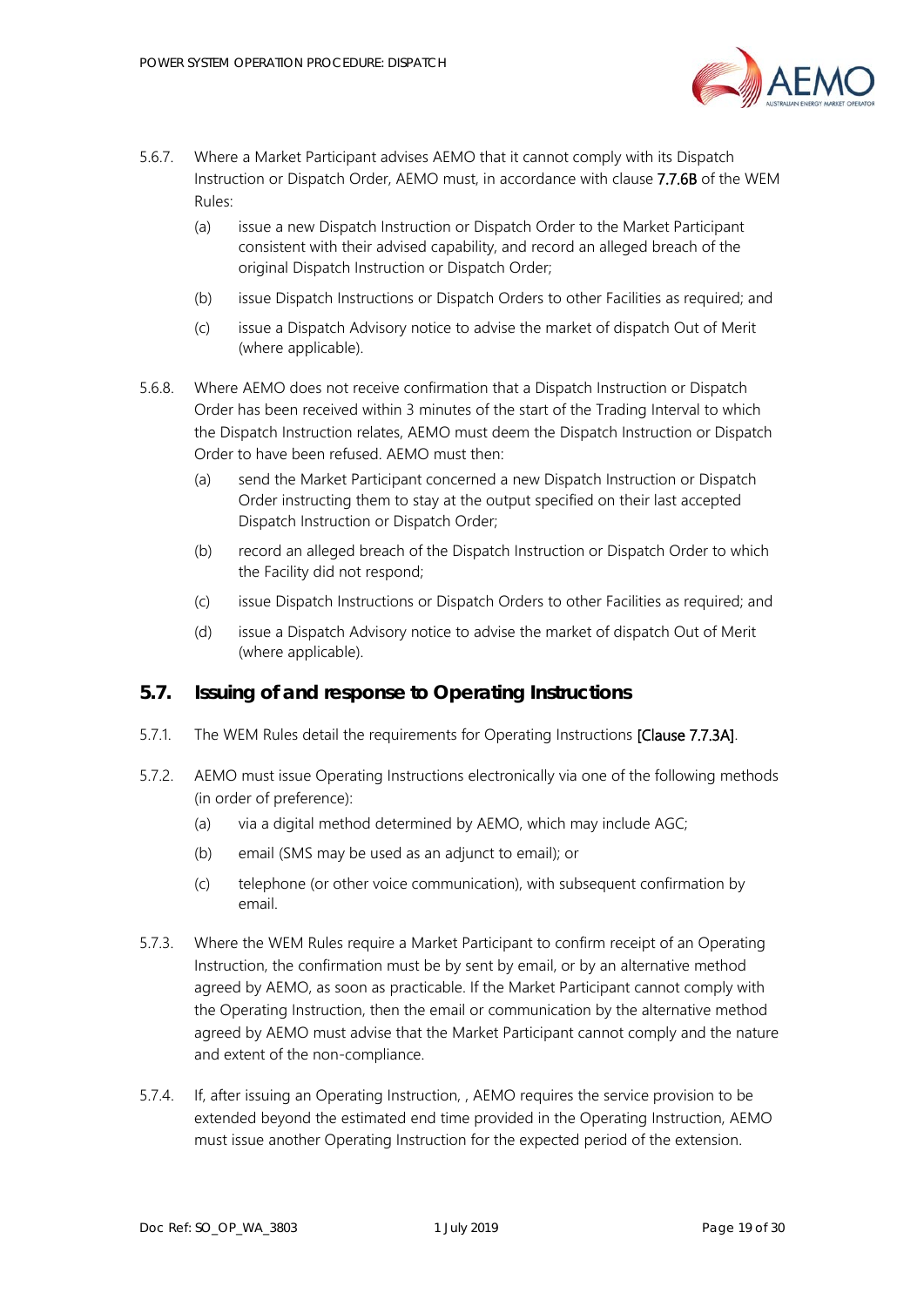

5.7.5. For the avoidance of doubt, except for an Operating Instruction related to a Network Control Service Contract, a Market Participant must not modify the output level of a Balancing Facility in response to an Operating Instruction.

## <span id="page-19-0"></span>**5.8. Dispatch of generating Facility for system security**

- 5.8.1. AEMO may issue a Dispatch Instruction or Dispatch Order requiring a Facility to move from zero generation to positive generation, or vice versa, where doing so is necessary to maintain Power System Security.
- 5.8.2. When the system is forecast to move into a High Risk Operating State, AEMO must observe as far as practicable the BMO or Forecast BMO for the Trading Intervals in which the threat to Power System Security occurs when selecting the Facility or Facilities to commit.
- 5.8.3. AEMO may select the Facility or Facilities to commit that provide the most flexibility for AEMO to deal with current or potential threats to Power System Security when the system is:
	- (a) in a High Risk Operating State;
	- (b) in an Emergency Operating State; or
	- (c) forecast to move into an Emergency Operating State.

#### <span id="page-19-1"></span>**5.9. Activation of Load Following Ancillary Service**

5.9.1. For each Trading Interval, AEMO must activate each LFAS Facility in each LFAS Enablement Schedule for its full LFAS Enablement and use those LFAS Facilities in reasonable proportion to their relevant LFAS Enablement via AGC [Clause 7B.3.6].

#### <span id="page-19-2"></span>**6. TRADING INTERVAL**

#### <span id="page-19-3"></span>**6.1. Real-time monitoring during a Trading Interval**

- 6.1.1. AEMO must monitor the operation of the power system in real time and must issue Dispatch Instructions or Dispatch Orders to re-balance if it considers that it is prudent to do so.
- 6.1.2. AEMO must not re-balance during a Trading Interval (including to return LFAS Facilities to their base point prior to the end of the Trading Interval) except to the extent that rebalancing is required to maintain Power System Security and meet the Dispatch Criteria.
- 6.1.3. In determining whether it is prudent to re-balance, AEMO must consider a range of factors including but not limited to one or more of the following:
	- (d) system frequency;
	- (e) position of LFAS Facilities relative to their AGC control target;
	- (f) any reduction in Spinning Reserve;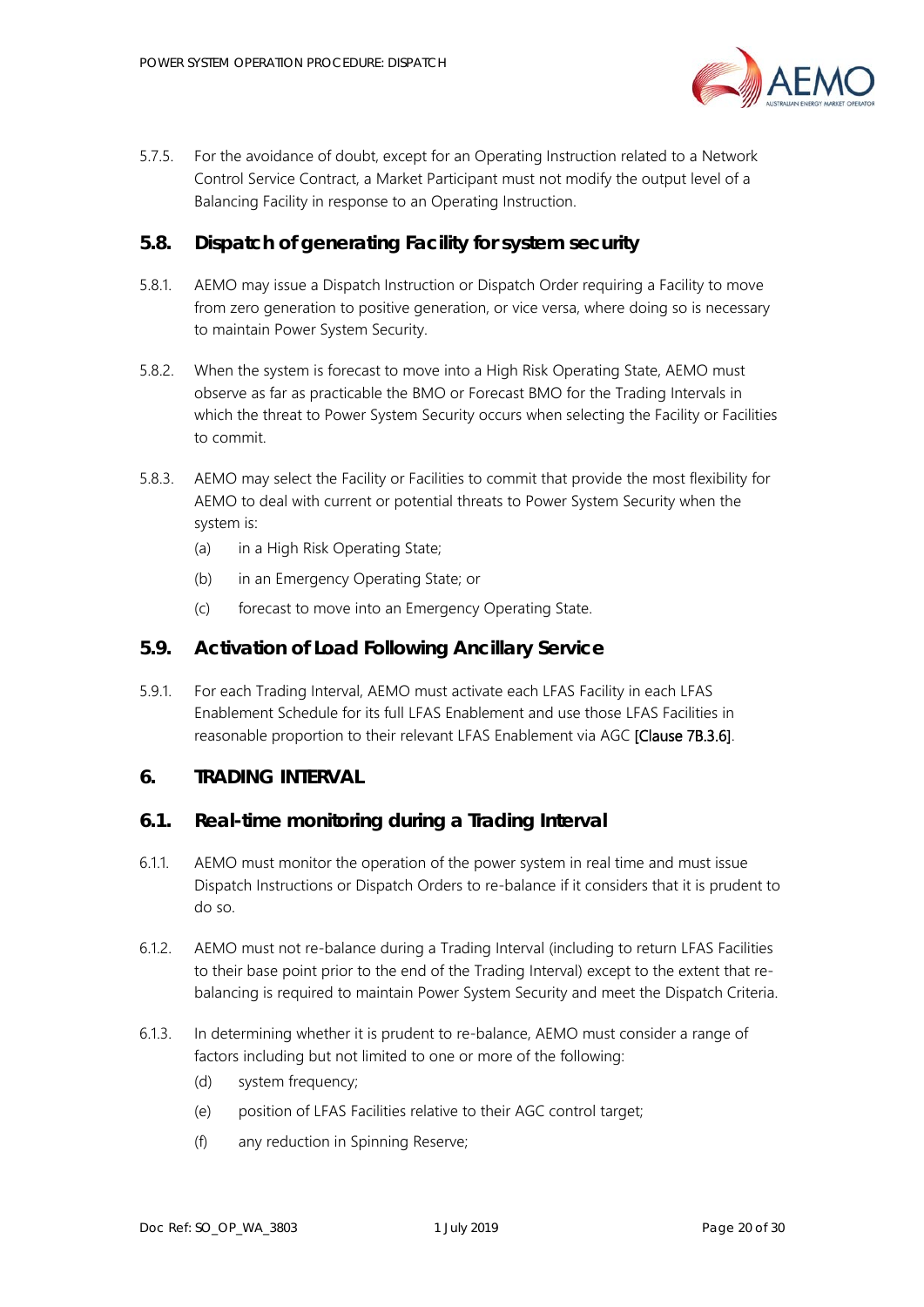

- (g) the behaviour of Balancing Facilities, in particular Facilities outside their Tolerance Range or, if applicable, Facility Tolerance Range;
- (h) significant changes in load or wind forecasts;
- (i) the behaviour of generators involved in commissioning activities or undergoing a Commissioning Test; or
- (j) the time remaining until the end of the Trading Interval.
- 6.1.4. AEMO must create and issue any Dispatch Instructions or Dispatch Orders required to re-balance in accordance with the priority rules stipulated in the WEM Rules [Clauses] 7.6.1A, 7.6.1B, 7.6.1C 7.6.1D and 7.6.1E].
- 6.1.5. If a Facility is outside its Tolerance Range or, if applicable, Facility Tolerance Range and AEMO determines it is prudent to re-balance, AEMO must:
	- (a) issue the affected Facility with a new Dispatch Instruction to stay at its current output level; and
	- (b) issue new Dispatch Instructions as required in accordance with the BMO, skipping the affected Facility.

# <span id="page-20-0"></span>**6.2. Formulation and issuing of intermediate Dispatch Instructions and Dispatch Orders**

- 6.2.1. AEMO may issue one or more Dispatch Instructions to a single Facility within a Trading Interval.
- 6.2.2. AEMO must provide voice communications as well as electronic notifications for Dispatch Instructions whose response time is in the same Trading Interval as its issued time, unless:
	- (a) AEMO has operational control of the Facility; or
	- (b) Dispatch Instructions are issued to the Facility via SCADA or AEMO's secure business-to-business gateway.
- 6.2.3. If, in the opinion of AEMO, a Facility providing LFAS is not adequately complying with its performance requirements, AEMO should investigate the reasons for non-performance and may at its discretion initiate the disabling of the non-performing LFAS Facility and enabling of a Synergy Registered Facility to provide some or all of the LFAS that was meant to be provided by the disabled LFAS Facility as backup LFAS [Clauses 7B.3.8 and 7B4.1(a)]. The performance requirements for an LFAS Facility are documented in the Power System Operating Procedure: Ancillary Services.
- 6.2.4. AEMO may enable one or more Synergy Registered Facilities to provide backup LFAS if the quantity of LFAS required by AEMO in a Trading Interval is greater than the most recent LFAS Quantity published for the Trading Interval.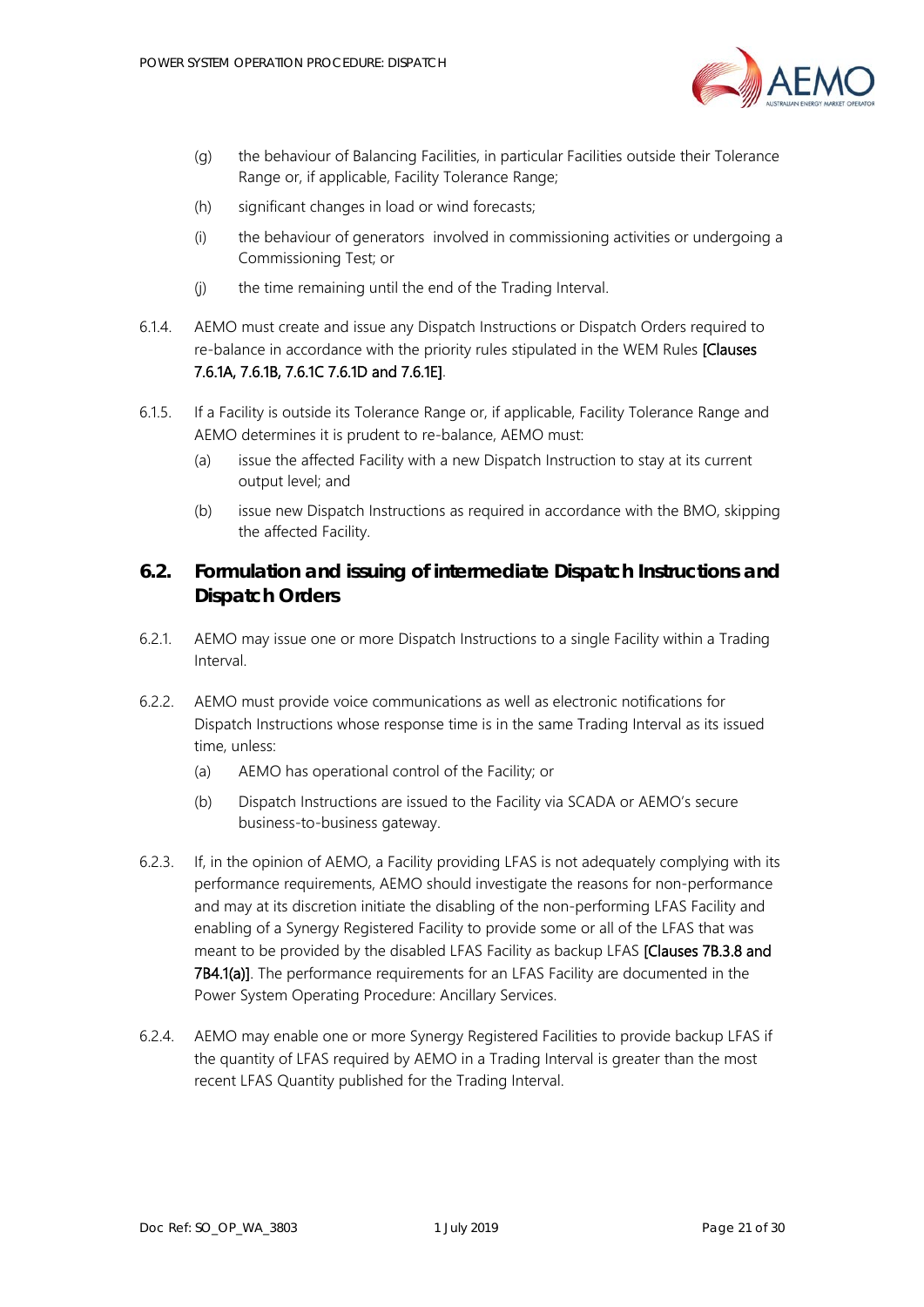

# <span id="page-21-0"></span>**6.3. Constrained operation of a Non-Scheduled Generator**

- 6.3.1. AEMO may issue a Dispatch Instruction to a Market Participant with a Non-Scheduled Generator to restrict the MW or MWh output of the Non-Scheduled Generator over specified Trading Intervals where the Dispatch Criteria are not being met, to restrict the variability that is occurring in the MW output from the Facility, if a High Risk Operating State or Emergency Operating State exists, or if adherence to the Balancing Merit Order requires it.
- 6.3.2. The reasons for non-observance of the limits of SWIS operation as defined in the Technical Envelope may include, but are not limited to one or more of the following:
	- (a) the Ancillary Service Requirements are not being satisfied; or
	- (b) operation of the Non-Scheduled Generator is causing voltage swings in the region of the Facility's connection to the Network to exceed the range permitted by the Technical Rules or Security Limits; or
	- (c) operation of the Non-Scheduled Generator is causing Equipment Limits or Security Limits to be exceeded; or
	- (d) operation of the Non-Scheduled Generator is causing frequency deviations to exceed the normal frequency operating range.
- 6.3.3. In determining whether to constrain the operation of a Non-Scheduled Generator, AEMO may take account of the extent of any difference between the current operation of the generator, and any forecast of that generator's operation used to set the requirement for LFAS.

## <span id="page-21-1"></span>**6.4. Voltage control**

6.4.1. AEMO may, in accordance with the Technical Rules, direct a Facility to change its reactive power output to assist with voltage control on the SWIS.

# <span id="page-21-2"></span>**7. DISPATCH SETTLEMENT DATA**

#### <span id="page-21-3"></span>**7.1. Introduction**

- 7.1.1. The requirements for AEMO to prepare settlement data are specified in clause 7.13 of the WEM Rules.
- 7.1.2. If AEMO is prevented from completing the processes that enable the recording of the data it may delay the recording of the data by up to two Business Days [Clause 7.13.1B].

## <span id="page-21-4"></span>**7.2. Quantification of Constrained off Quantities**

<span id="page-21-5"></span>7.2.1. Where AEMO requires a Non-Scheduled Generator to reduce output in a Trading Interval AEMO must prepare an estimate of the: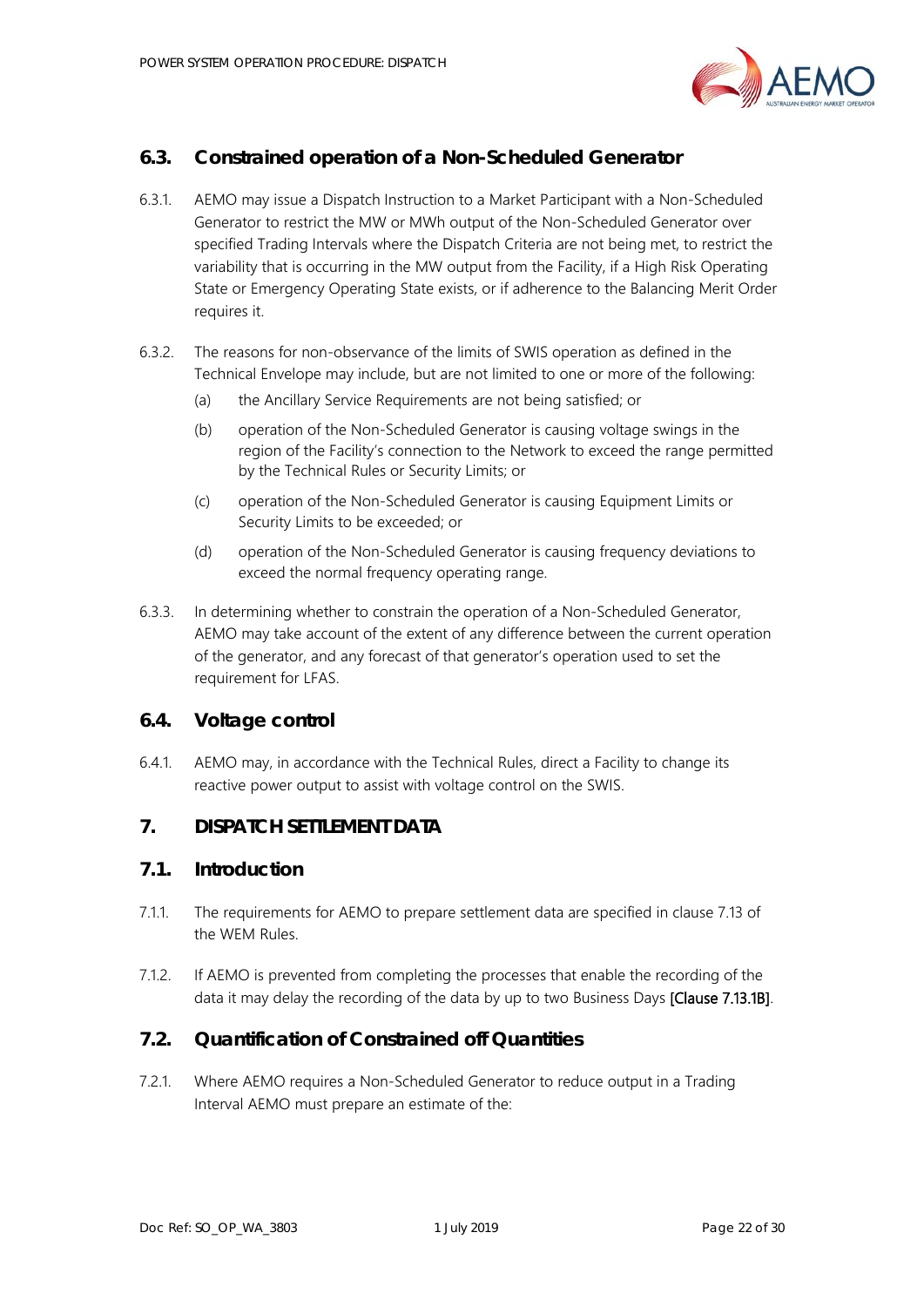

- (a) maximum quantity of sent out energy in MWh which the Non-Scheduled Generator would have generated in that Trading Interval had a Dispatch Instruction not been issued [Clauses 7.7.5A(b), 7.7.5A(c), 7.7.5B and 7.13.1(eF)]; and
- (b) decrease in the output (in MWh) of each of Synergy's Non-Scheduled Generators as a result of an instruction from System Management to deviate from the Dispatch Plan or change their commitment or output in accordance with clause 7.6A.3(a) [Clause 7.13.1C(e)].
- <span id="page-22-2"></span><span id="page-22-1"></span>7.2.2. To estimate or revise the quantities referred to in step [7.2.1,](#page-21-5) AEMO must use:
	- (a) the Facility's actual output, where the relevant Dispatch Instruction or deviation from the Dispatch Plan was issued:
		- (i) to reflect a Forced Outage affecting the Facility;
		- (ii) as required by step [5.6.7;](#page-18-1) or
		- (iii) to reflect the BMO; or
	- (b) any of the following means where the Dispatch Instruction or deviation from the Dispatch Plan was issued for any other reason:
		- (i) a predictive algorithm provided by the Market Participant, providing an assessment of the Non-Scheduled Generator's MWh output from relevant independent variables over the Trading Interval;
		- (ii) a predictive algorithm developed by AEMO, providing an assessment of the Non-Scheduled Generator's MWh output from relevant independent variables over the Trading Interval;
		- (iii) an assessment by AEMO based on output of the Non-Scheduled Generator in a past Trading Interval under similar conditions;
		- (iv) an estimate using Market Participant data provided to AEMO that uses output data from particular generating facilities that continue to operate unconstrained after the Dispatch Instruction, with the output data subsequently scaled up to represent the output from all generating facilities that otherwise would have operated.
- 7.2.3. AEMO must, from time to time, consult with the relevant Market Participant concerning the choice of option selected by AEMO in step [7.2.2](#page-22-1)[\(b\).](#page-22-2)

## <span id="page-22-0"></span>**7.3. Calculation of Spinning Reserve Response Quantities**

- <span id="page-22-3"></span>7.3.1. Where a Facility provides a Spinning Reserve Response for a Spinning Reserve Event, AEMO must determine the response period of the Facility for the Spinning Reserve Event as the period which starts at the time of the Spinning Reserve Event and has a duration equal to the longest sustained response time of the classes of Spinning Reserve the Facility is certified to provide (defined in the Power System Operation Procedure: Ancillary Services).
- 7.3.2. If for a Facility and a Trading Interval there is no Spinning Reserve Event for which the Facility's response period, as determined in step [7.3.1,](#page-22-3) overlaps the Trading Interval, then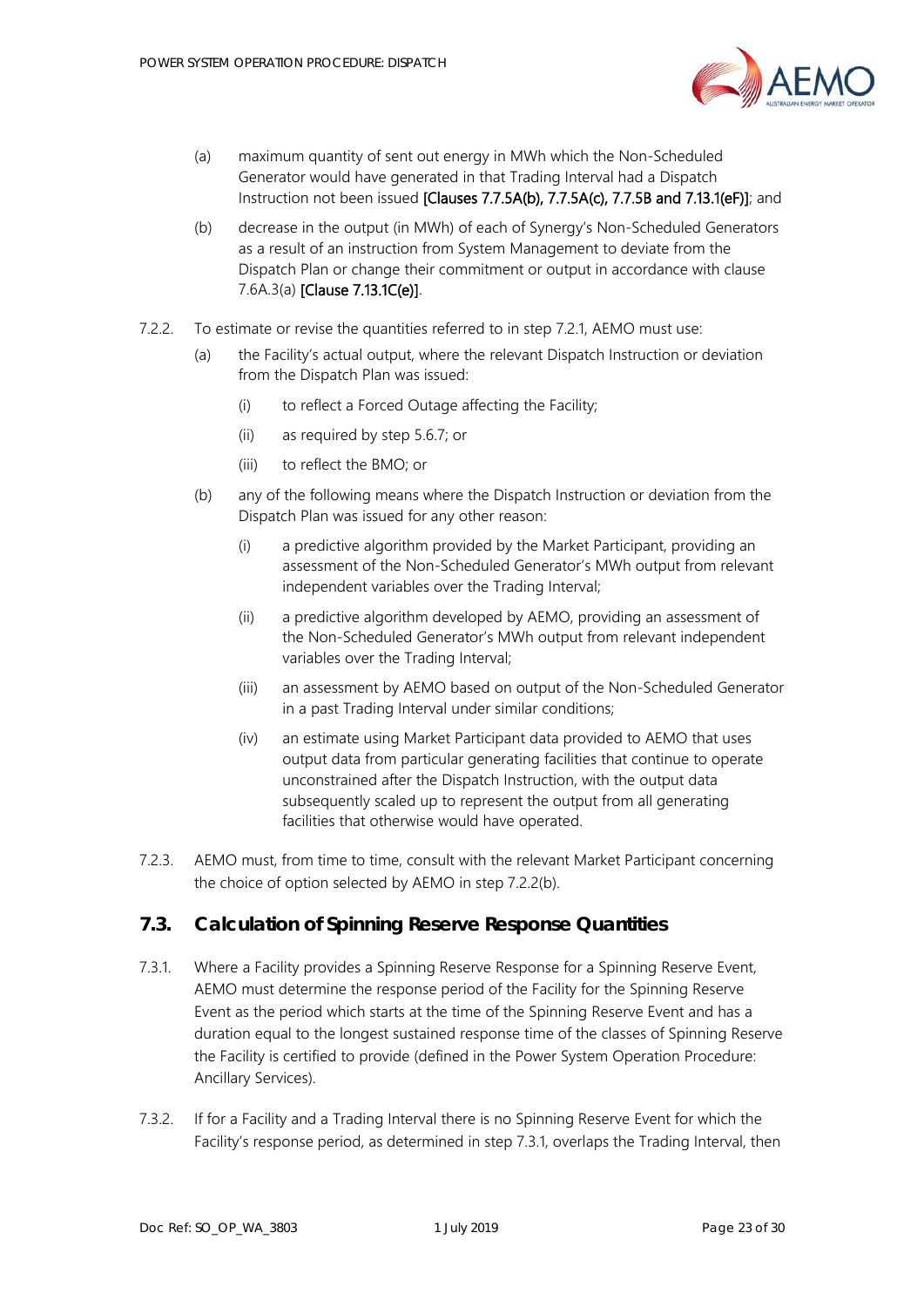

AEMO must determine the Spinning Reserve Response Quantity for that Facility and Trading Interval to be zero.

7.3.3. Where a Spinning Reserve Event has occurred, the Spinning Reserve Response Quantity of each Facility in each Trading Interval overlapping its response period must be calculated according to the formula:

RESP = Max (0, AVG\_MW(Start\_Time, End\_Time) - G<sub>0</sub>) / (Duration\_Mins/60) - LFAS<sub>up</sub>

Where:

RESP is the Spinning Reserve Response Quantity in MWh for the Facility in the Trading Interval;

AVG MW(Start Time, End Time) is the average MW output of the Facility over the period between Start\_Time and End\_Time, measured at the generator terminals by AEMO's SCADA system with a resolution of 4 seconds or less;

G0 is the MW output of the Facility at the time of the Spinning Reserve Event, measured at the generator terminals by AEMO's SCADA system;

Start Time is the later of the start time of the Trading Interval and the start time of the response period determined in ste[p 7.3.1;](#page-22-3)

End\_Time is the earlier of the end time of the Trading Interval and the end time of the response period determined in ste[p 7.3.1;](#page-22-3)

Duration Mins is the time, in minutes, between Start Time and End Time.

 $LFAS<sub>up</sub>$  = the Upwards LFAS Enablement or Upwards LFAS Backup Enablement applicable for that time period

7.3.4. The Spinning Reserve Response Quantity for the Balancing Portfolio in a Trading Interval is the sum of the Spinning Reserve Response Quantities of the individual Facilities within the Balancing Portfolio.

## <span id="page-23-0"></span>**7.4. Calculation of Load Rejection Reserve Response Quantities**

- <span id="page-23-1"></span>7.4.1. Where a Facility provides a Load Rejection Reserve Response for a Load Rejection Reserve Event, AEMO must determine the response period of the Facility for the Load Rejection Reserve Event as the period which starts at the time of the Load Rejection Reserve Event and has a duration equal to the longest sustained response time of the classes of Load Rejection Reserve the Facility is certified to provide (defined in the Power System Operation Procedure: Ancillary Services).
- 7.4.2. If for a Facility and a Trading Interval there is no Load Rejection Reserve Event for which the Facility's response period, as determined in step [7.4.1,](#page-23-1) overlaps the Trading Interval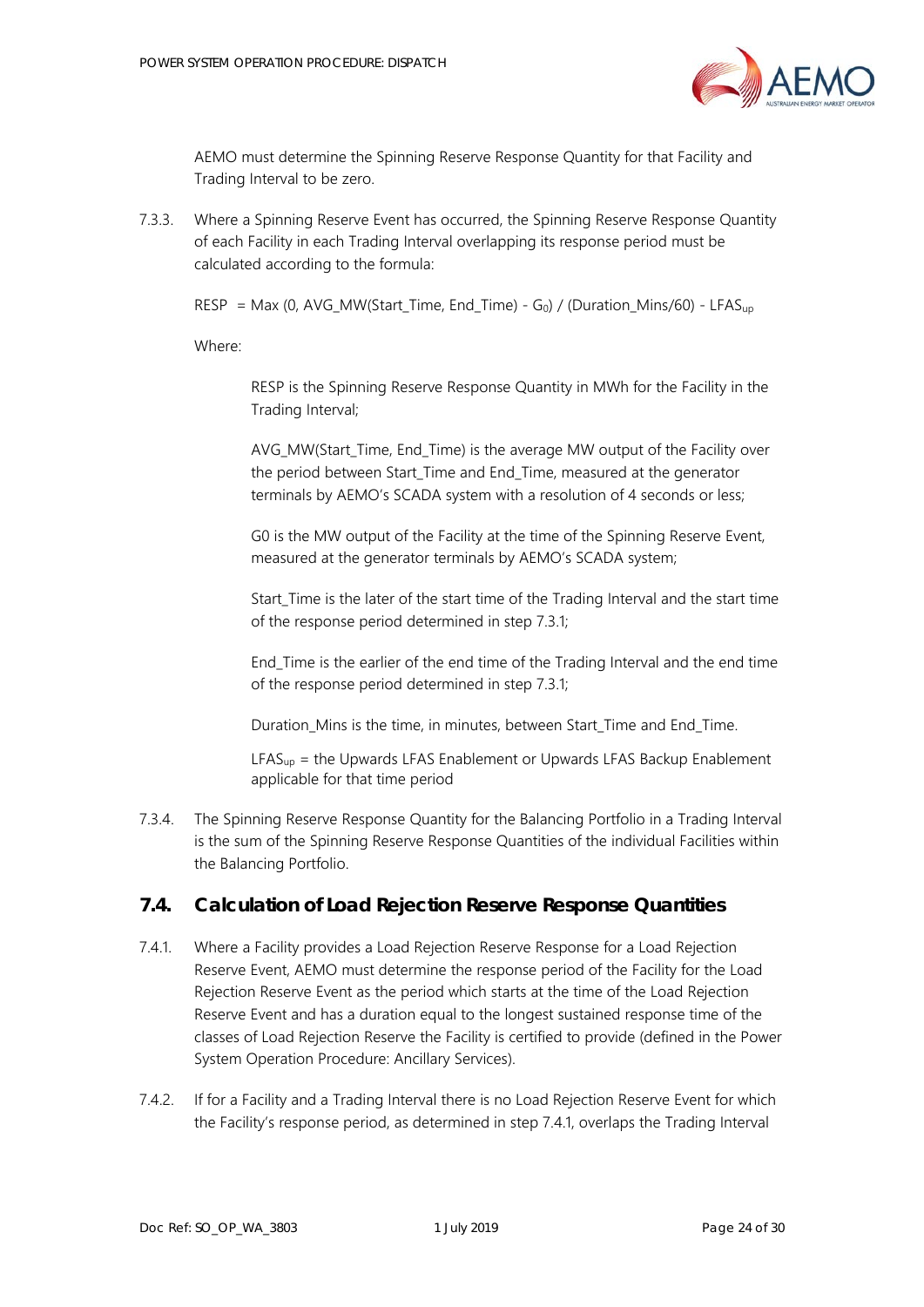

then AEMO must determine the Load Rejection Reserve Response Quantity for that Facility and Trading Interval to be zero.

7.4.3. Where a Load Rejection Reserve Event has occurred, the Load Rejection Reserve Response Quantity of each Facility in each Trading Interval overlapping its response period must be calculated according to the formula:

 $RESP = Max (0, GO - AVG_MW (Start\_Time, End\_Time) / Duration_Mins/60) - LFAST_{down}$ 

Where:

RESP is the Load Rejection Reserve Response Quantity in MWh for the Facility in the Trading Interval;

AVG MW(Start Time, End Time) is the average MW output of the Facility over the period between Start\_Time and End\_Time, measured at the generator terminals by AEMO's SCADA system with a resolution of 4 seconds or less;

G0 is the MW output of the Facility at the time of the Load Rejection Reserve Event, measured at the generator terminals by AEMO's SCADA system;

Start Time is the later of the start time of the Trading Interval and the start time of the response period determined in step [7.4.1](#page-23-1)

End\_Time is the earlier of the end time of the Trading Interval and the end time of the response period determined in step [7.4.1](#page-23-1)

Durations\_Mins is the time, in minutes, between Start\_Time and End\_Time.

 $LFAS<sub>down</sub> =$  the Downwards LFAS Enablement or Downwards LFAS Backup Enablement applicable for that time period

7.4.4. The Load Rejection Reserve Response Quantity for the Balancing Portfolio in a Trading Interval is the sum of the Load Rejection Reserve Response Quantities of the individual Facilities within the Balancing Portfolio.

# <span id="page-24-0"></span>**7.5. SOI Quantity, EOI Quantity and Relevant Dispatch Quantity estimates**

- <span id="page-24-1"></span>7.5.1. As required by clauses 7A.3.7 and 7A.3.7A of the WEM Rules, AEMO must determine an estimate of:
	- (a) for each Balancing Facility, the SOI Quantity the EOI Quantity; and
	- (b) the Relevant Dispatch Quantity.
- <span id="page-24-2"></span>7.5.2. AEMO must, within the specified timeframes and for the relevant Trading Interval, determine the quantities in step [7.5.1](#page-24-1) in the following manner: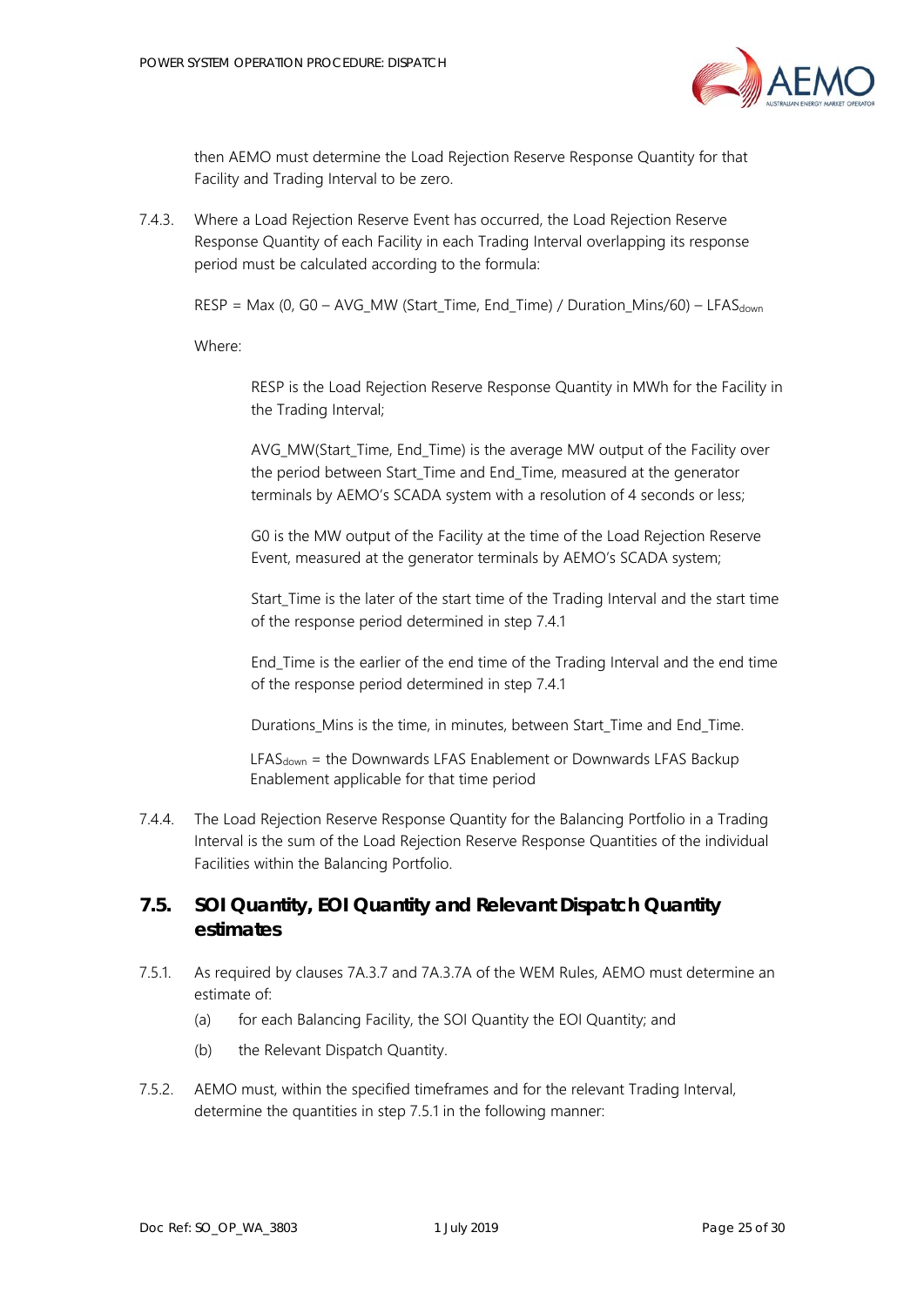

- <span id="page-25-4"></span>(a) where AEMO uses SCADA to monitor the output of a Facility, the EOI Quantity for a Facility for a Trading Interval must be the latest recorded value from AEMO's SCADA system at the end of that Trading Interval;
- <span id="page-25-5"></span>(b) where AEMO does not monitor the output of a Facility by use of SCADA, AEMO must determine the EOI Quantity for that Facility for each Trading Interval as the MW offer quantity listed for that Facility in the BMO;
- <span id="page-25-6"></span>(c) the SOI Quantity for a Facility for a Trading Interval must equal the EOI Quantity for the previous Trading Interval; and
- (d) the Relevant Dispatch Quantity must equal the sum of the EOI Quantities for each Balancing Facility, in MWh, at the end of that Trading Interval.
- 7.5.3. AEMO may substitute the values recorded in steps [7.5.2](#page-24-2)[\(a\)](#page-25-4) [7.5.2](#page-24-2)[\(b\)](#page-25-5) and [7.5.2](#page-24-2)[\(c\)](#page-25-6) if it has reason to believe the values are inaccurate.

#### <span id="page-25-0"></span>**7.6. Demand Side Programme curtailment request**

- 7.6.1. For the purpose of the calculation of the amount in MWh by which the Facility was requested to decrease its consumption under clause 7.13.5(a) of the WEM Rules, which is required to be prepared under clause 7.13.1(eG) of the WEM Rules and documented under clause 7.13.5(b) of the WEM Rules, the following will be assumed:
	- (a) If an instruction is given that the demand should be reduced by a specific time then the calculation will be done assuming a reduction starting at the necessary time to achieve the final reduction by the prescribed time according to the ramp rate included in the Dispatch Instruction This ramp rate will take into account the DSP Ramp Rate Limit in accordance with clause 7.6.1C(d).
	- (b) If an instruction is given to reduce demand as quickly as possible, then the calculation will assume the starting time as the time of the Dispatch Instruction and the ramp rate as provided in the Dispatch Instruction, to determine the instructed reduction.

#### <span id="page-25-1"></span>**8. ADMINISTRATION AND REPORTING IN RELATION TO SYNERGY**

# <span id="page-25-2"></span>**8.1. Limitation of requirements for Synergy**

8.1.1. The requirements of steps [8.2,](#page-25-3) [8.3](#page-26-0) and [8.4](#page-26-1) apply only to steps [3](#page-8-0) and [4.7.](#page-11-1)

#### <span id="page-25-3"></span>**8.2. Reporting in relation to Synergy's WEM Rules obligations**

- <span id="page-25-7"></span>8.2.1. The requirements for AEMO to report to the Economic Regulation Authority any instance where it believes that Synergy has failed to meet its obligations under this Procedure and provide records are specified in clauses 7.6A.5(c) and 7.6A.5(e) of the WEM Rules.
- 8.2.2. The reports referred to in step [8.2.1](#page-25-7) must be submitted as soon as practicable after the occurrence of the event, or after either party becomes aware of the event.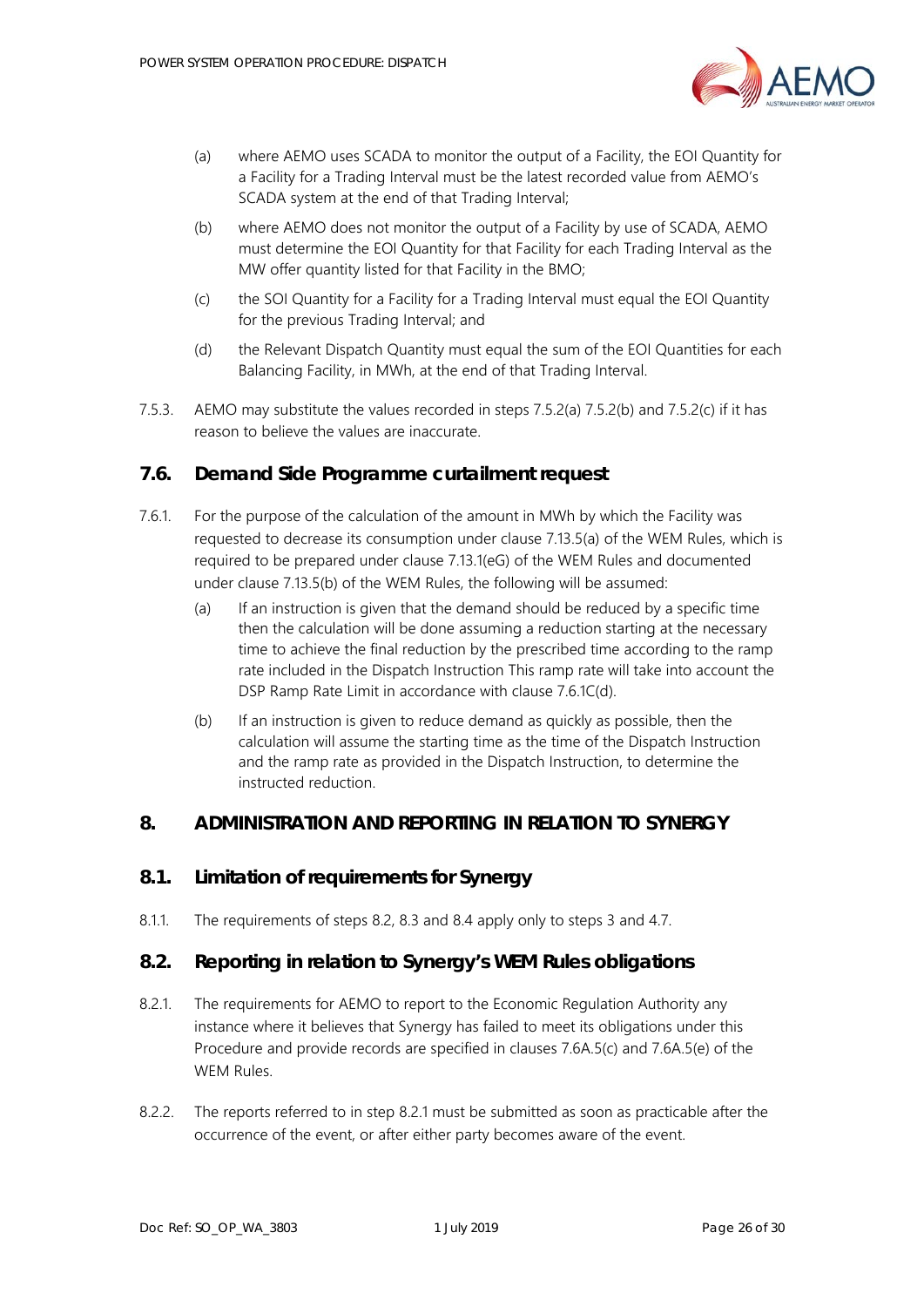

# <span id="page-26-0"></span>**8.3. Appointment of Representative**

- 8.3.1. Synergy and AEMO must:
	- (a) each appoint a representative who must act as the formal point of contact with regard to the operation of this Procedure;
	- (b) provide each other and the Economic Regulation Authority with the name, title and contact details of its representative; and
	- (c) maintain the currency of the appointed representative's details with the relevant parties.

#### <span id="page-26-1"></span>**8.4. Keeping of Records**

8.4.1. The requirements for Synergy and AEMO to retain records created by the operation of this Procedure are specified in clause 7.6A.6 of the WEM Rules.

#### <span id="page-26-2"></span>**8.5. Failure to Agree on an issue within the Procedure**

- 8.5.1. The requirements for AEMO and Synergy to address and reach agreement on any issues arising from the application of this Procedure are specified in clause 7.6A.5(b) of the WEM Rules.
- 8.5.2. Where agreement cannot be reached and arbitration is required, the party seeking arbitration must, in good faith, seek to agree with the other party on the appointment of an arbitrator.
- 8.5.3. If, within 7 days, the parties are unable to agree on the appointment of an arbitrator, the Economic Regulation Authority shall be the arbitrator.
- 8.5.4. Within 7 days of the appointment of an arbitrator, the party seeking arbitration must provide the arbitrator with a report setting out:
	- (a) a description of the issue in dispute;
	- (b) the background to the dispute and a description of the endeavours of the parties to resolve the issue; and
	- (c) the position of both parties on the issue, including what is required to resolve the dispute.
- <span id="page-26-3"></span>8.5.5. The party submitting the report must provide a copy of the report to the other party at the same time the report is submitted to the arbitrator.
- 8.5.6. The other party must submit its own report on the issue to the arbitrator within 2 Business Days of the receipt of the report referred to in step [8.5.5.](#page-26-3)
- 8.5.7. In reviewing the issue, the arbitrator must have regard to the following, in order of precedence:
	- (a) the WEM Rules;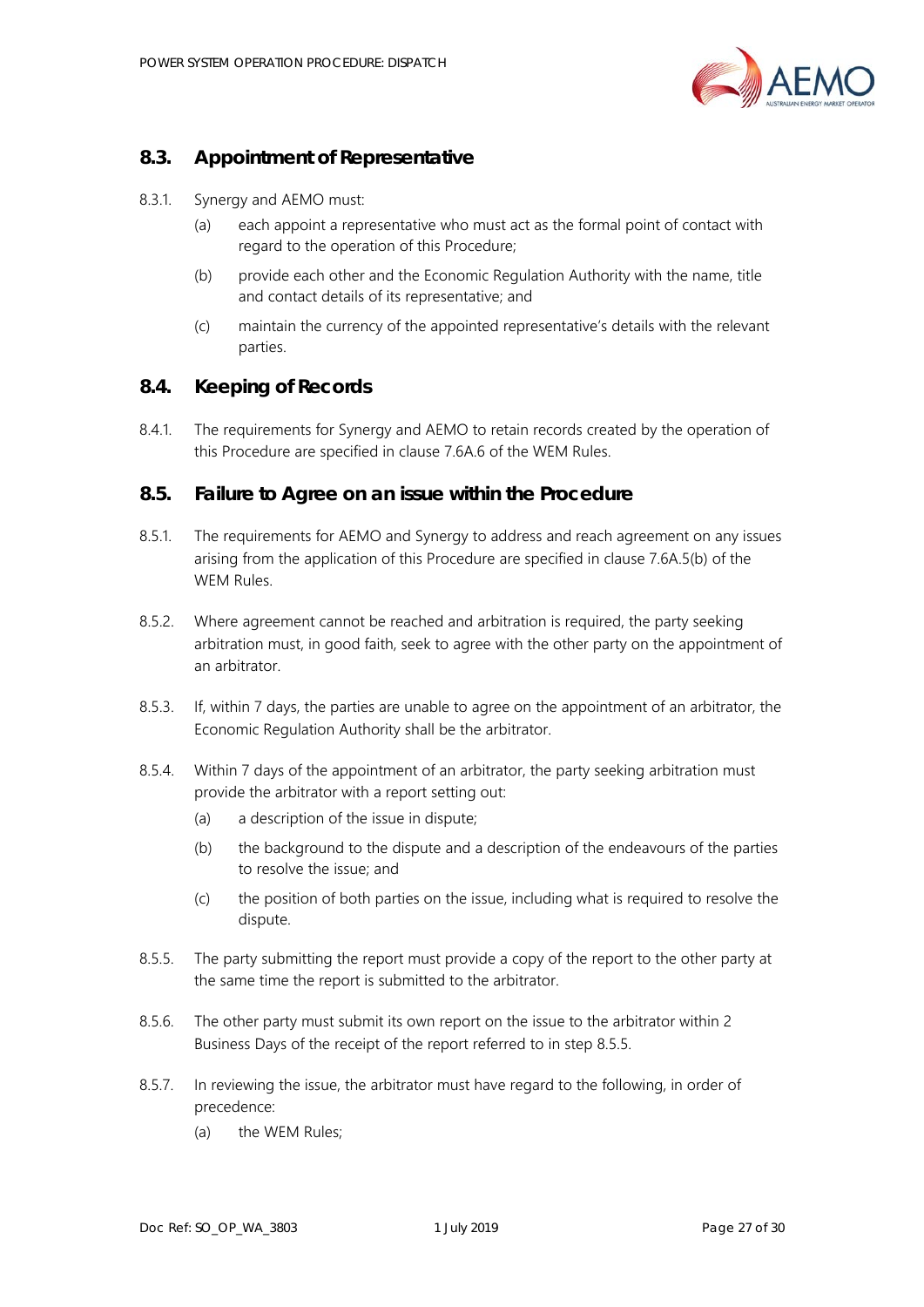

- (b) this Procedure;
- (c) other Market Procedures and Power System Operation Procedures; and
- (d) the alignment of the above to the Wholesale Market Objectives in the context of the issue.
- 8.5.8. The arbitrator may seek further information from either party, and this information must be provided within 2 Business Days of receipt of the request.
- 8.5.9. The arbitrator must provide its draft recommendation to Synergy and AEMO within 10 Business Days of the receipt of the report in step [8.5.5.](#page-26-3) Both parties have 2 Business Days to provide the arbitrator with comments on the draft recommendation.
- 8.5.10. The arbitrator must, within 2 Business Days of receiving comments, issue a binding decision.

# <span id="page-27-0"></span>**9. EXEMPTIONS TO COMMITMENT AND DE-COMMITMENT NOTIFICATION REQUIREMENTS**

# <span id="page-27-1"></span>**9.1. Application for exemption from a Market Participant with a distribution connected Scheduled Generator**

- <span id="page-27-3"></span>9.1.1. A Market Participant with a Scheduled Generator connected to a distribution network that has operating equipment and processes which enable it to synchronise and desynchronise only when it is safe to do so, may apply in writing to AEMO for an exemption from providing notification to AEMO under clauses 7.9.1 and 7.9.5 of the WEM Rules [Clause 7.9.13].
- <span id="page-27-4"></span>9.1.2. The Market Participant's written application for exemption must advise that its Scheduled Generator has operating equipment and processes to enable it to synchronise and de-synchronise only when it is safe to do so. For guidance, the Scheduled Generator must meet the requirements of section 3.6 of the Technical Rules.
- 9.1.3. The written application for an exemption described in step [9.1.1](#page-27-3) must be directed to AEMO via email (wa.sm.operations@aemo.com.au) and signed by an Authorised Officer.

## <span id="page-27-2"></span>**9.2. AEMO's assessment of the application**

- 9.2.1. AEMO will assess a written application made under step [9.1.1](#page-27-3) by reviewing the SCADA and protection systems to ensure that the criteria referred to in step [9.1.2](#page-27-4) is satisfied.
- <span id="page-27-5"></span>9.2.2. Upon verification by AEMO that the Scheduled Generator satisfies the criteria set out in step [9.1.2,](#page-27-4) the Market Participant will be deemed to have operating equipment and processes which enable its distribution connected Scheduled Generator to synchronise and de-synchronise only when it is safe to do so, therefore qualifying for an exemption [Clause 7.9.14].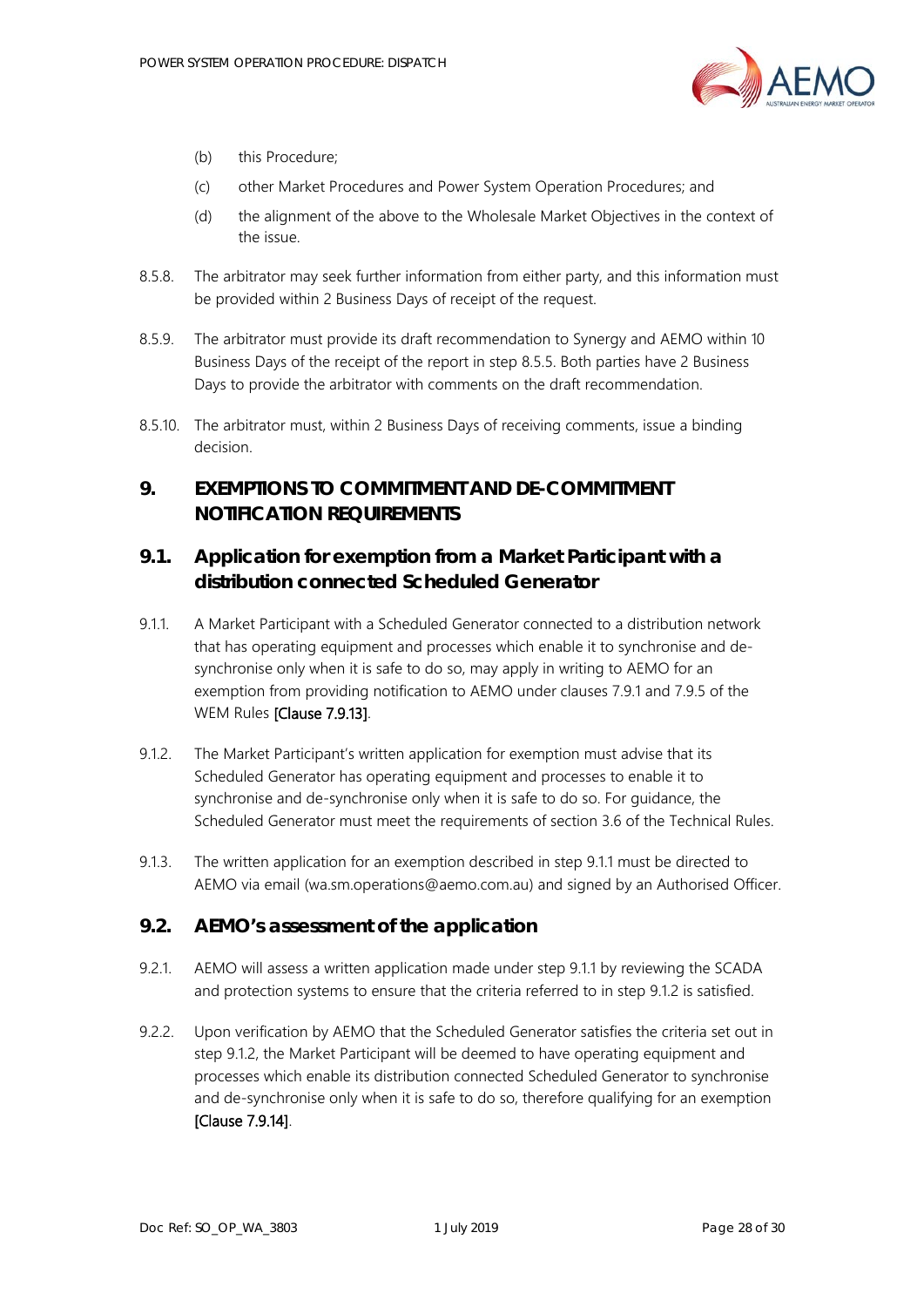

<span id="page-28-2"></span>9.2.3. If AEMO is unable to verify that the Market Participant's distribution connected Scheduled Generator satisfies the criteria set out in step [9.1.2](#page-27-4) then the Market Participant will not at that time be deemed to have operating equipment and processes which enable its distribution connected Scheduled Generator to synchronise and desynchronise only when it is safe to do so, therefore not qualifying for an exemption.

# <span id="page-28-0"></span>**9.3. AEMO's determination**

- <span id="page-28-3"></span>9.3.1. AEMO must provide written notification to a Market Participant of the outcome of its assessment made under step [9.2](#page-27-2) as follows:
	- (a) if step [9.2.2](#page-27-5) applies, the Market Participant will be advised that the distribution connected Scheduled Generator for which the application was made is exempt from clauses 7.9.1 and 7.9.5 of the WEM Rules, including the reasons for the decision and the effective date of the exemption; or
	- (b) if step [9.2.3](#page-28-2) applies, the Market Participant will be advised that the distribution connected Scheduled Generator does not qualify for an exemption from clauses 7.9.1 and 7.9.5 of the WEM Rules, including the reasons for this decision.
- <span id="page-28-4"></span>9.3.2. AEMO will use best endeavours to complete its assessment under step [9.2](#page-27-2) and provide written notice of its determination under step [9.3.1](#page-28-3) within 10 Business Days of receiving an application under step [9.1.1.](#page-27-3)
- 9.3.3. Where written notification pursuant to step [9.3.1](#page-28-3)[\(b\)](#page-28-4) is provided advising that the Scheduled Generator does not qualify for an exemption, the Market Participant may reapply at any time following the steps set out in step [9.1.](#page-27-1)

## <span id="page-28-1"></span>**9.4. Revocation of an exemption**

- <span id="page-28-5"></span>9.4.[1](#page-28-7). A Market Participant must notify AEMO in writing via email<sup>1</sup> as soon as it becomes aware that it no longer satisfies the criteria referred to in step [9.1.2](#page-27-4) or any other matter or thing which might prevent the exempted Scheduled Generator from synchronising or de-synchronising safely [Clause 7.9.16].
- <span id="page-28-6"></span>9.4.2. Upon assessing the information provided in the notification under step [9.4.1,](#page-28-5) or in the event that it becomes aware of any other information, AEMO may revoke an exemption if it is no longer satisfied that the Scheduled Generator meets the requirements assessed under step [9.4.1.](#page-28-5)
- 9.4.3. AEMO will notify the Market Participant of its decision to revoke an exemption in writing as soon as practicable after it has made its assessment under step [9.4.2](#page-28-6) by a notice prepared in accordance with clause 7.9.17 of the WEM Rules. The notification will include reasons for its decision and the date and time from which the exemption will cease to apply.

j

<span id="page-28-7"></span><sup>1</sup> To wa.sm.operations@aemo.com.au.